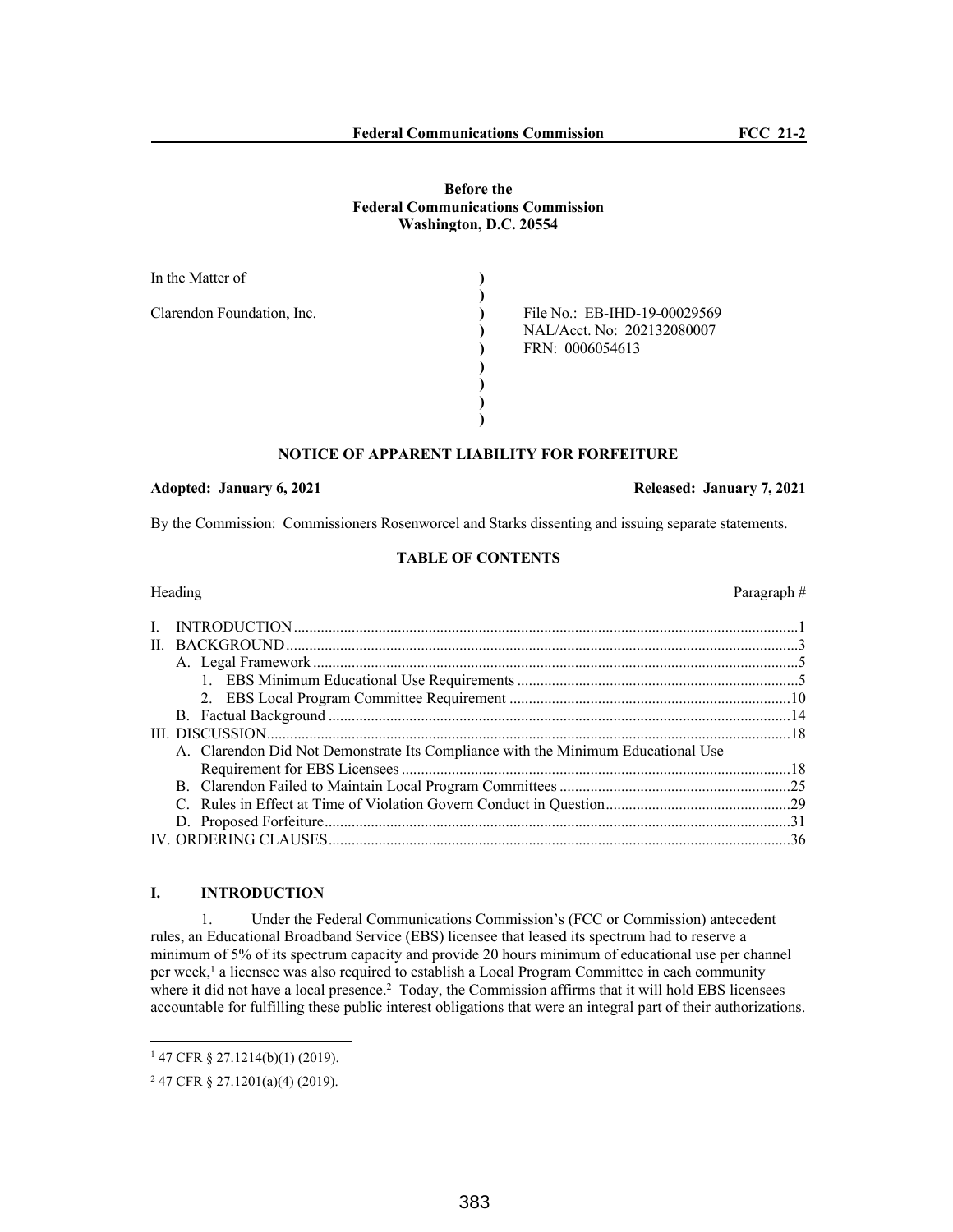In this Notice of Apparent Liability for Forfeiture, we propose a forfeiture penalty of \$3,346,000 against Clarendon Foundation, Inc. (Clarendon) for its apparently willful violations of the Commission's EBS rules.

2. While the Commission's rules permitted EBS licensees to rely on the provision of broadband or video service in fulfilling the 20-hour requirement,<sup>3</sup> based on our investigation,<sup>4</sup> we find that Clarendon apparently is unable to demonstrate that the broadband service it offered to educational institutions ultimately met the Commission's threshold requirement to provide 20 hours per channel per week of educational use. Additionally, Clarendon apparently failed to comply with the Commission's long-standing rule requiring the maintenance of a Local Program Committee in each of the non-local communities it serves. In short, Clarendon appears to have taken on EBS licenses and enjoyed the flexibility afforded by the Commission to lease out most of the licensed spectrum for non-educational purposes—but did not act with the same diligence concerning its educational obligations. Instead, Clarendon reaped financial benefits from the leasing of its EBS licenses while failing to meet its requirements under the Commission's rules for holding these licenses.<sup>5</sup>

## **II. BACKGROUND**

3. In 1963, the Commission established the Instructional Television Fixed Service (ITFS), the precursor to EBS, to enhance the educational experiences and opportunities for millions of America's students.<sup>6</sup> In creating the ITFS, the Commission envisioned the 2500-2690 MHz band would be used for the transmission of "visual and accompanying aural instructional material to accredited public and private schools, colleges and universities for the formal education of students.<sup>"7</sup> In 2004, the Commission reorganized the ITFS as the EBS and updated the rules to allow for greater technical flexibility in the use of this spectrum—while retaining specific educational obligations.<sup>8</sup> The primary purpose of the service remained to "further the educational mission of accredited public and private schools, colleges and universities providing a formal educational and cultural development to enrolled students" through video, data, or voice transmissions.<sup>9</sup>

<sup>5</sup>According to Clarendon, as of 2017 the current value of its combined assets was approximately \$9,379,933 and its reported revenue was \$1,705,440. Response to Letter of Inquiry, from Clarendon Foundation, Inc., to Marlene H. Dortch, Secretary, FCC, at 32, CF-R4604 (Oct. 2, 2019) (on file in EB-19-00029569) (Clarendon Response) (Clarendon's Internal Revenue Form (IRS) Form 990, "Return of Organization Exempt from Tax," 2017 tax year beginning July 1, 2017 and ending June 30, 2018).

<sup>6</sup> *See Amendment of Parts 2 and 4 of the Commission Rules and Regulations to Establish a New Class of Educational Television Service for the Transmission of Instructional and Cultural Material to Multiple Receiving Locations on Channels in the 1990-2110 MC/S or 2500-2690 MC/S Frequency Band et al.*, Report and Order, 39 F.C.C. 846, 852-53, para. 25 (1963) (*Educational TV Order*), *recons. denied*, 39 F.C.C. 873 (1964).

<sup>7</sup> *See Educational TV Order*, 39 F.C.C. at 852-53, para. 25.

<sup>8</sup> *Amendment of Parts 1, 21, 73, 74 and 101 of the Commission's Rules to Facilitate the Provision of Fixed and Mobile Broadband Access, Educational and Other Advanced Services in the 2150-2162 and 2500-2690 MHz Bands et al.*, WT Docket No. 03-66, Report and Order and Further Notice of Proposed Rulemaking, 19 FCC Rcd 14165 (2004) (*2004 EBS Order*).

9 47 CFR § 27.1203(b) (2019).

<sup>3</sup> *See, e.g.*, 47 CFR § 27.1201(a)(3) (2019).

<sup>4</sup> In July 2019, Commissioner Brendan Carr sent a letter to Clarendon requesting information regarding its compliance with these requirements for EBS licensees. Letter from Brendan Carr, Commissioner, Federal Communications Commission, to Jeffrey Jones, President, Clarendon Foundation, Inc. (July 11, 2019) (on file in EB-IHD-19-00029569) (Carr Letter). The Enforcement Bureau subsequently issued a Letter of Inquiry to Clarendon, initiating an investigation into whether it violated the Commission's rules governing EBS licensing requirements. Letter of Inquiry from Jeffrey J. Gee, Chief, Investigations and Hearings Division, FCC Enforcement Bureau, to Jeffrey Jones, President, Clarendon Foundation, Inc. (Aug. 6, 2019) (on file in EB-IHD-19-00029569) (LOI).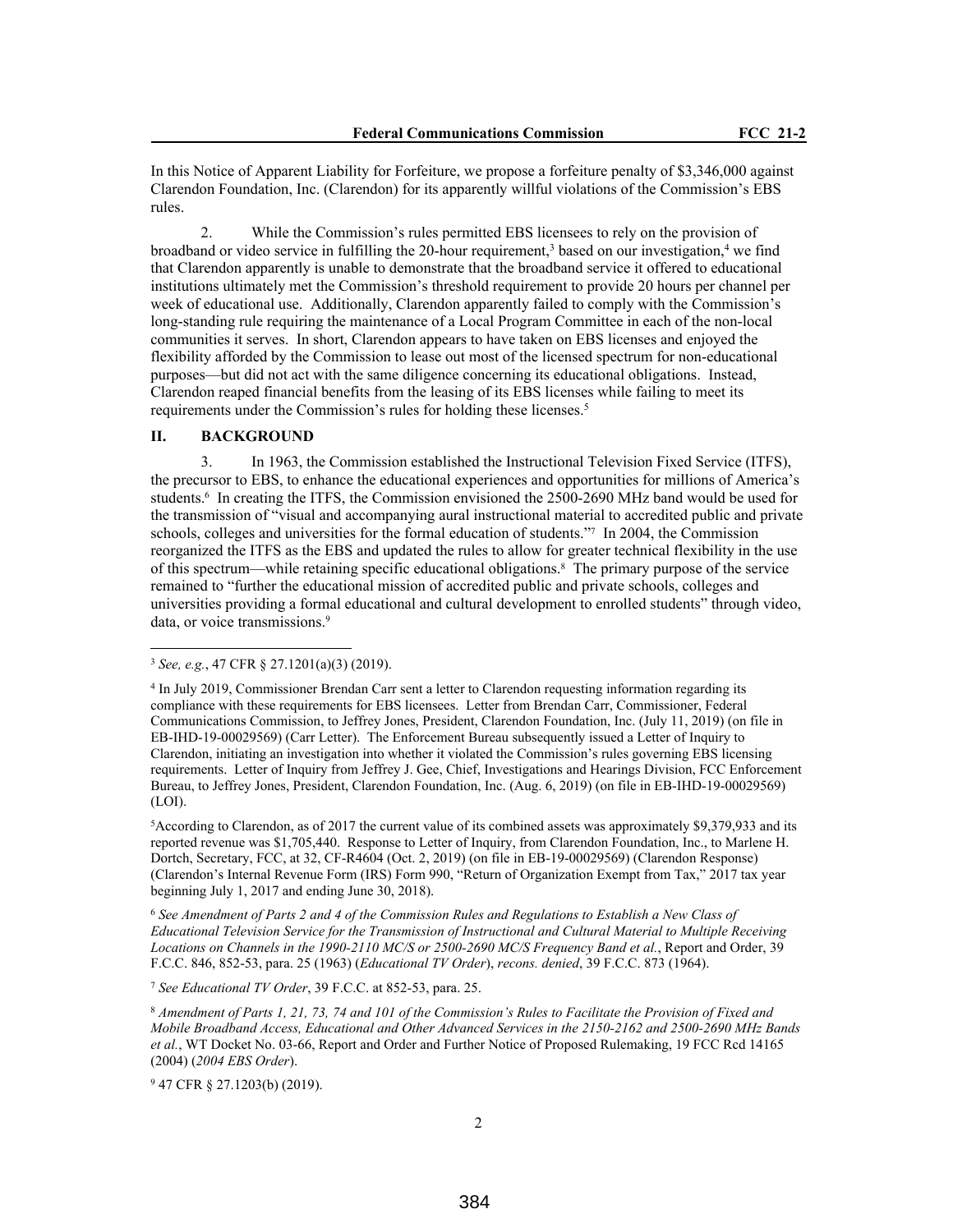4. The FCC encumbered EBS licenses with unique eligibility and other regulatory requirements to ensure that this spectrum would be used to achieve those educational purposes. To ensure the continuity of the ITFS's educational purpose, the Commission imposed the existing ITFS requirements upon EBS licensees, including the establishment of a Local Program Committee in each community where the licensee does not have a local presence (the Local Program Committee requirement),<sup>10</sup> and the requirement that a licensee entering into any spectrum lease must reserve a minimum of 5% of its spectrum capacity and provide 20 hours minimum of educational use per channel per week (the 20-hour requirement).11 Upon obtaining their licenses, EBS licensees took on the responsibility to ensure that the EBS educational mission would be faithfully administered and delivered to the appropriate educational institutions and their students.

#### **A. Legal Framework**

### **1. EBS Minimum Educational Use Requirements**

5. For over 50 years, from 196312 until repeal of the requirement effective April 27, 2020,<sup>13</sup> the Commission's rules imposed an educational use requirement on all EBS licensees (or their ITFS predecessors). When the Commission established ITFS in the 2500-2690 MHz band,<sup>14</sup> it envisioned that the band would be used for transmission of instructional material to accredited public and private schools, colleges, and universities for the formal education of students.<sup>15</sup> The Commission also permitted ITFS licensees to use the channels to transmit cultural and entertainment material to educational institutions, and to transmit instructional material to non-educational institutions such as hospitals, nursing homes, training centers, clinics, rehabilitation centers, commercial and industrial establishments, and professional groups.16 ITFS licensees were also allowed to use their systems to perform related services directly concerned with formal or informal instruction and training, and to carry administrative traffic when not being used for educational purposes.<sup>17</sup>

6. The Commission expanded the kinds of services that would qualify as "educational use" over the years. For example, in light of the "increasing use of the Internet for educational purposes," the Commission permitted ITFS/EBS licensees of all types to take advantage of changes in technology, including the introduction of broadband.18 The Commission similarly no longer limited permitted services to "in-classroom instruction."<sup>19</sup> In expanding permitted use, however, the Commission retained

<sup>11</sup> *See 2004 EBS Order*, 19 FCC Rcd at 14234, para. 181; *see also* 47 CFR § 27.1214(b)(1) (2019).

<sup>12</sup> *See Educational TV Order*, 39 F.C.C. at 852-53, para. 25.

<sup>13</sup> *See* Transforming the 2.5 GHz Band, 84 Fed. Reg. 57343 (Oct. 25, 2019) (*2.5 GHz Fed. Reg. Notice*); *see also Transforming the 2.5 GHz Band*, WT Docket No. 18-120, Report and Order, 34 FCC Rcd 5446, 5489-90, paras. 117, 124 (2019) (*2019 EBS Order*).

<sup>16</sup> *See id.*

<sup>10</sup> *See 2004 EBS Order*, 19 FCC Rcd at 14222, 14234, paras. 152, 181; *see also* 47 CFR § 27.1201(a)(4) (2019); *Amendment of Part 74 of the Commission's Rules and Regulations in Regard to the Instructional Television Fixed Service*, MM Docket No. 83-523, Second Report and Order, 101 F.C.C.2d 49, 62, paras. 28-29 (1985) (*1985 ITFS Report and Order*).

<sup>14</sup> *See generally Educational TV Order.*

<sup>15</sup> *See Amendment of Parts 2, 21, 74 and 94 of the Commission's Rules and Regulations in Regard to Frequency Allocation to the Instructional Television Fixed Service, the Multipoint Distribution Service, and the Private Operational Fixed Microwave Service et al.*, GN Docket No. 80-112, Report and Order, 94 F.C.C.2d 1203, 1208, para. 9 (1983) (*1983 R&O*) (citing *Educational TV Order*, 39 F.C.C. at 853, para. 25).

<sup>17</sup> *See id.* 

<sup>18</sup> *2004 EBS Order*, 19 FCC Rcd at 14222, para. 151.

<sup>19</sup> *Amendment of Parts 1, 21, 73, 74 and 101 of the Commission's Rules to Facilitate the Provision of Fixed and Mobile Broadband Access, Educational and Other Advanced Services in the 2150-2162 and 2500-2690 MHz Bands*, (continued….)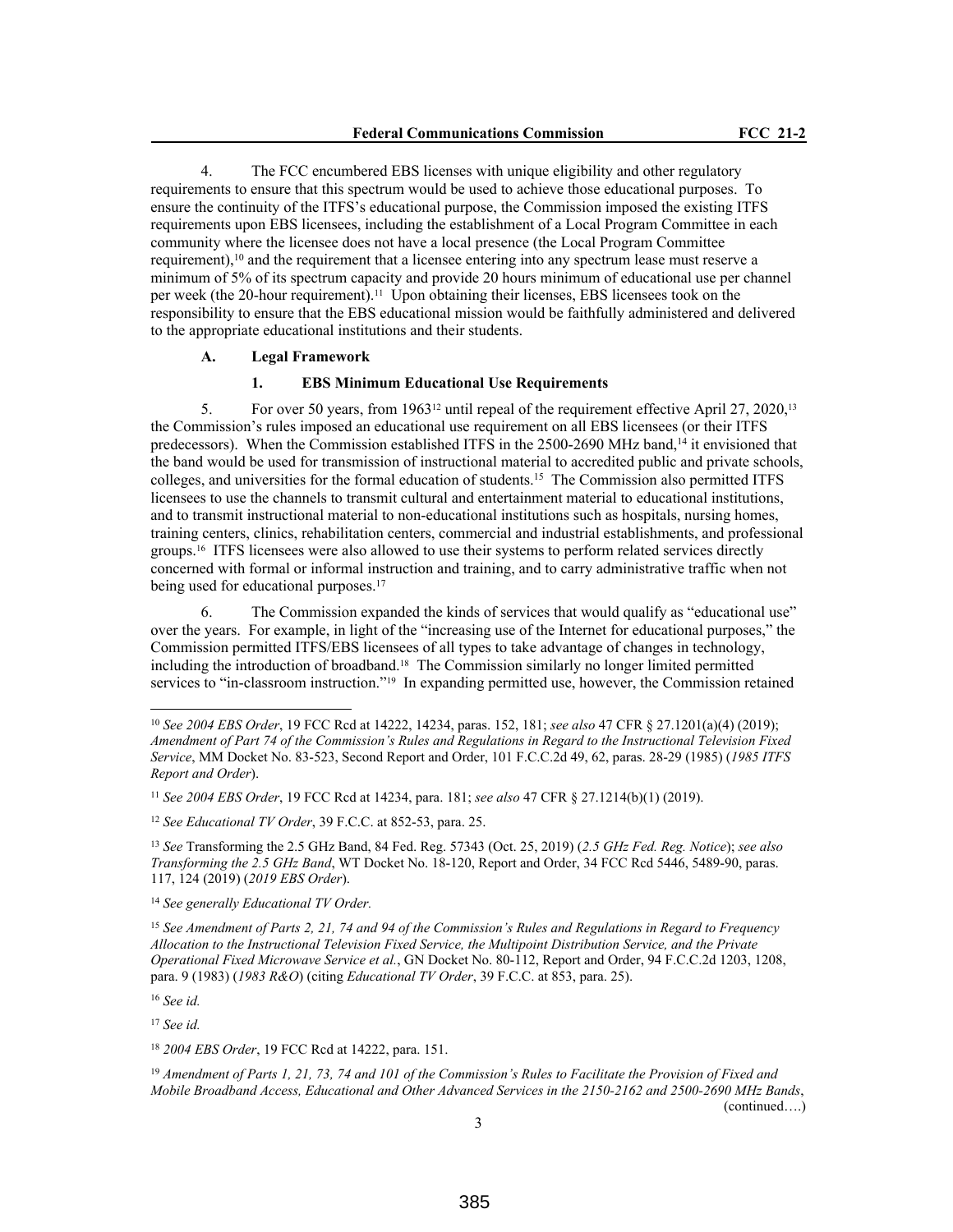its "content restrictions," and emphasized that the purpose of this spectrum assignment would be to "maintain the traditional educational purposes" of the original ITFS service.20 Thus, the Commission continued to require channels to be used to "further the educational mission of accredited schools offering formal educational courses to enrolled students."21 The Commission repeatedly reaffirmed the applicability of the educational use requirement as a means of "safeguarding the primary educational purpose" of the spectrum.<sup>22</sup>

7. In the 2000s, a series of Commission Orders rebranded ITFS to EBS and changed certain technical rules to better reflect the likely use of the band going forward.23 Significant changes were made to the EBS band plan in 2004, in part because the existing band plan had been designed for broadcast services as opposed to broadband.<sup>24</sup> The Commission explicitly declined to relax the educational requirements or eligibility restrictions then in place, however, citing the public interest in the educational purpose of the band.25 In 2006, the Commission made further changes to the band plan transition rules and mechanisms, but declined to make changes to any educational requirements.26 The Commission again revisited certain issues regarding the band plan transition in 2008, and made a number of other small changes to the rules, but did not amend the educational use requirements.<sup>27</sup>

8. Despite these modifications and revisions to this band, the Commission's rules included a specific mandate for EBS licensees leasing their excess capacity and using digital transmissions to "provide at least 20 hours per licensed channel per week of EBS educational usage."28 This 20-hour requirement is "appl[ied] spectrally over the licensee's whole actual service area."29 Although the

#### (Continued from previous page)

WT Docket No. 03-66, Order on Reconsideration and Fifth Memorandum Opinion and Order and Third Memorandum Opinion and Order and Second Report and Order, 21 FCC Rcd 5606, 5718, para. 273 (2006) (*2006 EBS Order*); *see also* 47 CFR § 27.1203(c) (2019); *Amendment of Parts 21 and 74 to Enable Multipoint Distribution Service and Instructional Television Fixed Service Licensees to Engage in Fixed Two-Way Transmissions*, MM Docket No. 97-217, Report and Order, 13 FCC Rcd 19112, 19154-55, para. 81 (1998) (*Two-Way Order*).

<sup>20</sup> *2004 EBS Order*, 19 FCC Rcd at 14222, 14234, paras. 152, 181; *accord Two-Way Order*, 13 FCC Rcd at 19159- 60, paras. 89-90.

<sup>21</sup> 47 CFR § 27.1203(b) (2019); *see also Two-Way Order*, 13 FCC Rcd at 19154, para. 81 & n.189 (noting that the transmissions also could be in furtherance of the educational mission of "other eligible institution[s]").

<sup>22</sup> *Two-Way Order*, 13 FCC Rcd at 19159-60, paras. 89-90; *accord 2006 EBS Order*, 21 FCC Rcd at 5701, para. 227; *2004 EBS Order*, 19 FCC Rcd at 14222, 14234, paras. 152, 181.

<sup>23</sup> *Amendment of Parts 1, 21, 73, 74 and 101 of the Commission's Rules to Facilitate the Provision of Fixed and Mobile Broadband Access, Educational and Other Advanced Services in the 2150-2162 and 2500-2690 MHz Bands et al.*, WT Docket No. 03-66, Third Order on Reconsideration and Sixth Memorandum Opinion and Order and Fourth Memorandum Opinion and Order and Second Further Notice of Proposed Rulemaking and Declaratory Ruling, 23 FCC Rcd 5992, 5996 (2008) (*2008 EBS Order*)*. See 2006 EBS Order*, 21 FCC Rcd at 5612, para. 4; *2004 EBS Order*, 19 FCC Rcd at 14169, para. 6.

<sup>24</sup> *See 2004 EBS Order*, 19 FCC Rcd at 14177, 14182-84, paras. 22, 36-39.

<sup>25</sup> *See id.* at 14223, para. 152; *see also id.* at 14234, para. 181.

<sup>26</sup> *See 2006 EBS Order*, 21 FCC Rcd at 5699-701, paras. 223-28 (rejecting a proposal to increase the minimum educational use requirements and to provide guidance on meeting those requirements)*.*

<sup>27</sup> *See 2008 EBS Order*, 23 FCC Rcd at 6048-50, paras. 146-49.

<sup>28</sup> 47 CFR § 27.1214(b)(1) (2019).

<sup>29</sup> *Id.*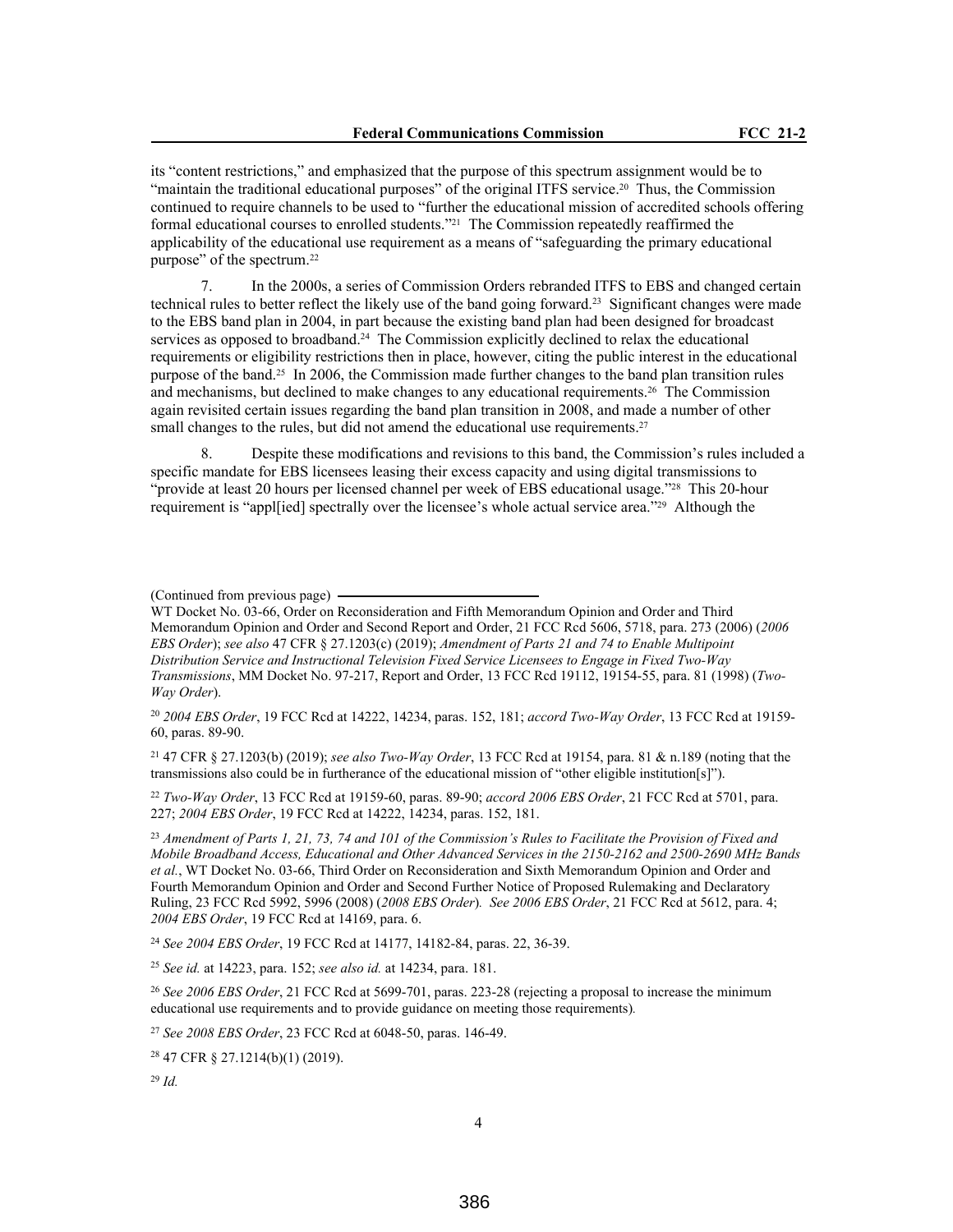mandate applied "before leasing excess capacity," i.e., as a prerequisite to any such lease, it extended throughout the lease term as well.<sup>30</sup>

9. The Commission has long been loath to substitute its judgment for that of educational authorities concerning what content or use is regarded as educational, where such use otherwise complies with Commission requirements.<sup>31</sup> Instead, the Commission stated that it would rely on the "good-faith" efforts" of licensees to ensure compliance with the educational use requirements.<sup>32</sup> The Commission cautioned, however, that licensees may bear the burden of proving compliance with the educational use requirements in audits and other situations.<sup>33</sup> In those situations, "licensees must be ready and able to describe *and document* how they complied with [the educational-use] requirements."34 The Commission's rules also recognized that the services required of EBS licensees should be provided "in a manner and in a setting conducive to educational usage."<sup>35</sup>

## **2. EBS Local Program Committee Requirement**

10. As part of ensuring that the educational purpose of the ITFS/EBS band was carried out, the Commission limited eligibility for ITFS licenses to entities meeting certain qualifications. The *Educational TV Order* limited eligibility to "institutional or governmental organization[s] engaged in the formal education of enrolled students or to a nonprofit organization formed for the purpose of providing instructional television material to such institutional or governmental organizations."36 The Commission declined to expand the categories of entities eligible to obtain licenses to include either "commercial organizations such as private vocational schools, professional associations, lang[ua]ge schools, dancing academies, etc.," or municipal services such as training police officers or public health workers, in order to ensure adequate spectrum availability to meet educational demands.37 The strong focus on direct education of students was thus a cornerstone of the Commission's eligibility requirements from the beginning of the ITFS/EBS service.

11. In 1985, the Commission reexamined the eligibility requirements for the band.38 At the time, many commenters asked the Commission to limit eligibility for ITFS licenses to local applicants.<sup>39</sup> The Commission recognized that "[l]ocally based educational entities have been convincingly demonstrated by the comment[e]rs to be the best authorities for evaluating their educational needs and the needs of others they propose to serve in their communities, for designing courses to suit those needs, and for scheduling courses during the school year."40 But because the Commission believed that national organizations could "have a significant role to play in the development and delivery of ITFS service," the

<sup>32</sup> *Two-Way Order*, 13 FCC Rcd at 19162, para. 94; *see also 2006 EBS Order*, 21 FCC Rcd at 5701, para. 227.

<sup>30</sup> *See, e.g., id.* § 27.1214(b)(2) (2019); *2019 EBS Order*, 34 FCC Rcd at 5448, para. 7; *Amendment of Parts 1, 21, 73, 74 and 101 of the Commission's Rules to Facilitate the Provision of Fixed and Mobile Broadband Access, Educational and Other Advanced Services in the 2150-2162 and 2500-2690 MHz Bands et al.*, WT Docket No. 03- 66, Notice of Proposed Rulemaking, 33 FCC Rcd 4687, 4689, para. 4 (2018); *2004 EBS Order*, 19 FCC Rcd at 14234, para. 181.

<sup>31</sup> *Two-Way Order*, 13 FCC Rcd at 19154, para. 81 n.188; *see also 1985 ITFS Report and Order,* 101 F.C.C.2d at 80, para. 75.

<sup>33</sup> *See Two-Way Order*, 13 FCC Rcd at 19154, 19162, paras. 81 n.188, 94.

<sup>34</sup> *Id.* at 19162, para. 94 (emphasis added).

<sup>35</sup> 47 CFR § 27.1201(a)(3) (2019).

<sup>36</sup> *See Educational TV Order*, 39 F.C.C. at 864; *see also id.* at 853-54, paras. 27-29.

<sup>37</sup> *See id.* at 854, para. 28.

<sup>38</sup> *See 1985 ITFS Report and Order*, 101 F.C.C.2d at 62, paras. 28-29.

<sup>39</sup> *Id.* at 54, para. 8.

<sup>40</sup> *Id.* at 56, para. 16.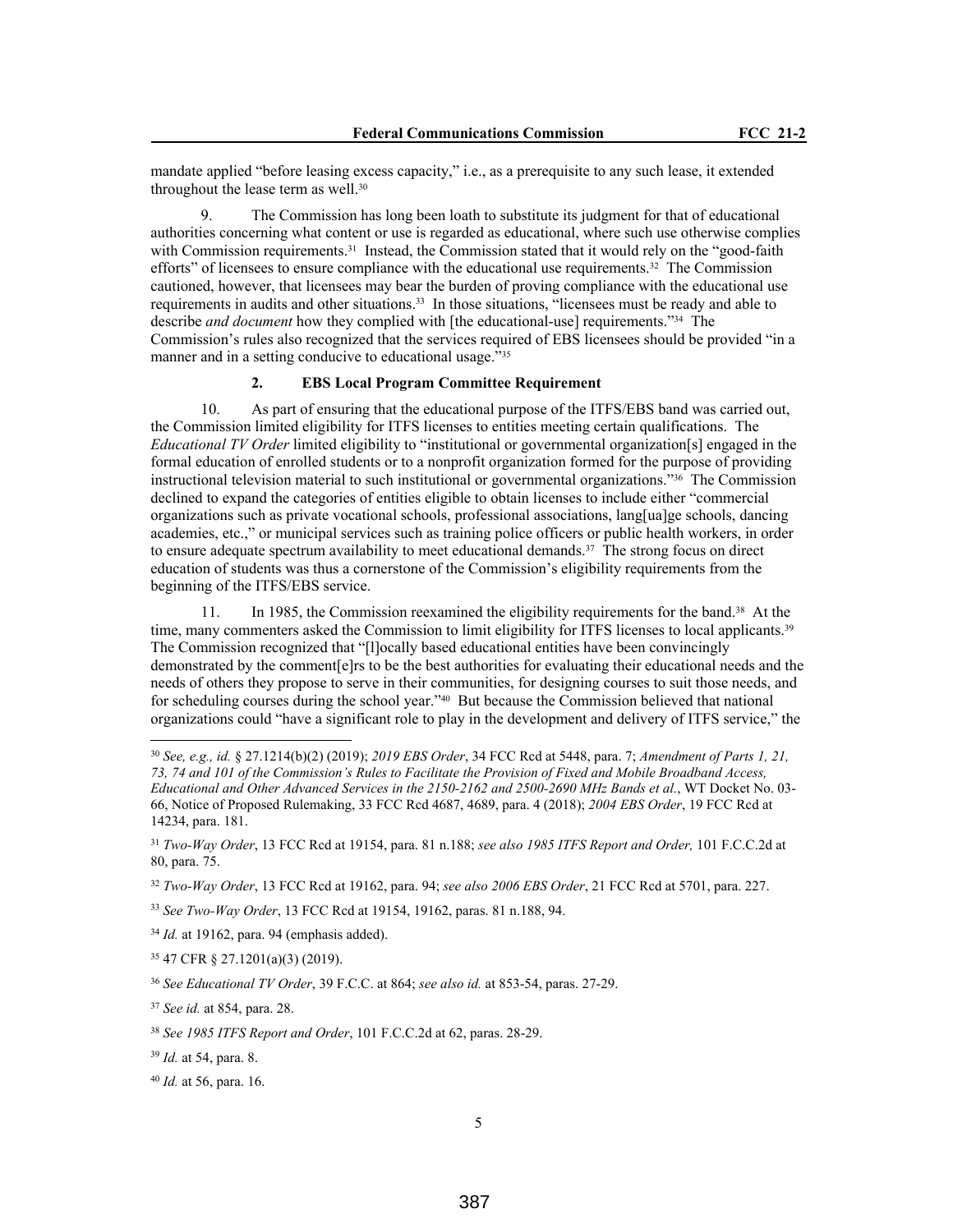Commission did not ban non-local applicants.<sup>41</sup> Instead, recognizing the importance of ensuring adequate educational use of the service, the Commission established special requirements for non-local applicants, including a requirement to provide letters from local accredited educational institutions demonstrating that the applicant's programming would be incorporated into the institution's curriculum<sup>42</sup> and a requirement to establish a Local Program Committee.<sup>43</sup>

12. The Commission established the Local Program Committee requirement in the *1985 ITFS Report and Order* as part of an effort to adequately support and preserve the educational nature of the ITFS band.44 The rule required that "[n]onlocal applicants, in addition to submitting letters from proposed receive sites, must demonstrate the establishment of a local program committee in each community where they apply."<sup>45</sup> Each receive site letter was required to include confirmation that a member of the institution's staff would serve on the Local Program Committee and show that the representative would aid in the selection, scheduling, and production of the programming received over the system.46 The Commission established this requirement to ensure that, when a licensee was not an accredited local educational institution, the licensee's spectrum nonetheless was used for educational purposes appropriate to the local community.<sup>47</sup>

13. The Local Program Committee requirement remained in effect even while other alterations were made to reflect the changed regulatory circumstances of the band. In 2004, the Commission reorganized the original part 74 rules into part 27, but made no modifications to the rule text.48 When the Commission modified several rules relating to EBS educational requirements in 2008, including certain other requirements for non-local licensees, it did not alter the Local Program Committee requirement.<sup>49</sup> Instead, the Commission modified section 27.1201(a)(3) of the Commission's rules to better accommodate both technological and regulatory developments.<sup>50</sup> While the expansion of services available through EBS licenses and spectrum has grown to include broadband and data services, EBS licensees remained obligated to use their channels to "further the educational mission of accredited schools offering formal educational courses to enrolled students."<sup>51</sup> EBS licensees were thus obligated to ensure they were meeting their requirement to deliver the content and educational use that was relevant to the local communities they serve.

### **B. Factual Background**

14. Clarendon Foundation, Inc. is a Virginia not-for-profit corporation formed in 1991.<sup>52</sup> Clarendon holds 22 EBS licenses<sup>53</sup> and has entered into spectrum leasing agreements for 21 of them.<sup>54</sup>

<sup>43</sup> *Id.* at 62, para. 28.

<sup>44</sup> *See id.* at 62, paras. 28-29.

<sup>45</sup> *See id*. at 110; 47 CFR § 74.932(a)(5) (1985); 47 CFR § 27.1201(a)(4) (2019).

<sup>46</sup> *See 1985 ITFS Report and Order*, 101 F.C.C.2d at 62, para. 29.

<sup>47</sup> *See id.* at 62, para. 28.

<sup>48</sup> *See 2004 EBS Order*, 19 FCC Rcd at 14236, para. 186.

<sup>49</sup> *See 2008 EBS Order*, 23 FCC Rcd at 6048-50, paras. 146-49.

<sup>50</sup> *Id.*

<sup>51</sup> 47 CFR § 27.1203(b) (2019); *see also id.* § 27.1201(a)(3) (stating that where broadband or data services are proposed, the receive-site letter "should indicate that the data services will be used in furtherance of the institution's educational mission and will be provided to enrolled students, faculty and staff in a manner and in a setting conducive to educational usage").

<sup>52</sup> Clarendon Response at 1.

<sup>41</sup> *Id.* at 56, para. 17.

<sup>42</sup> *Id.* at 60-62, paras. 25-27.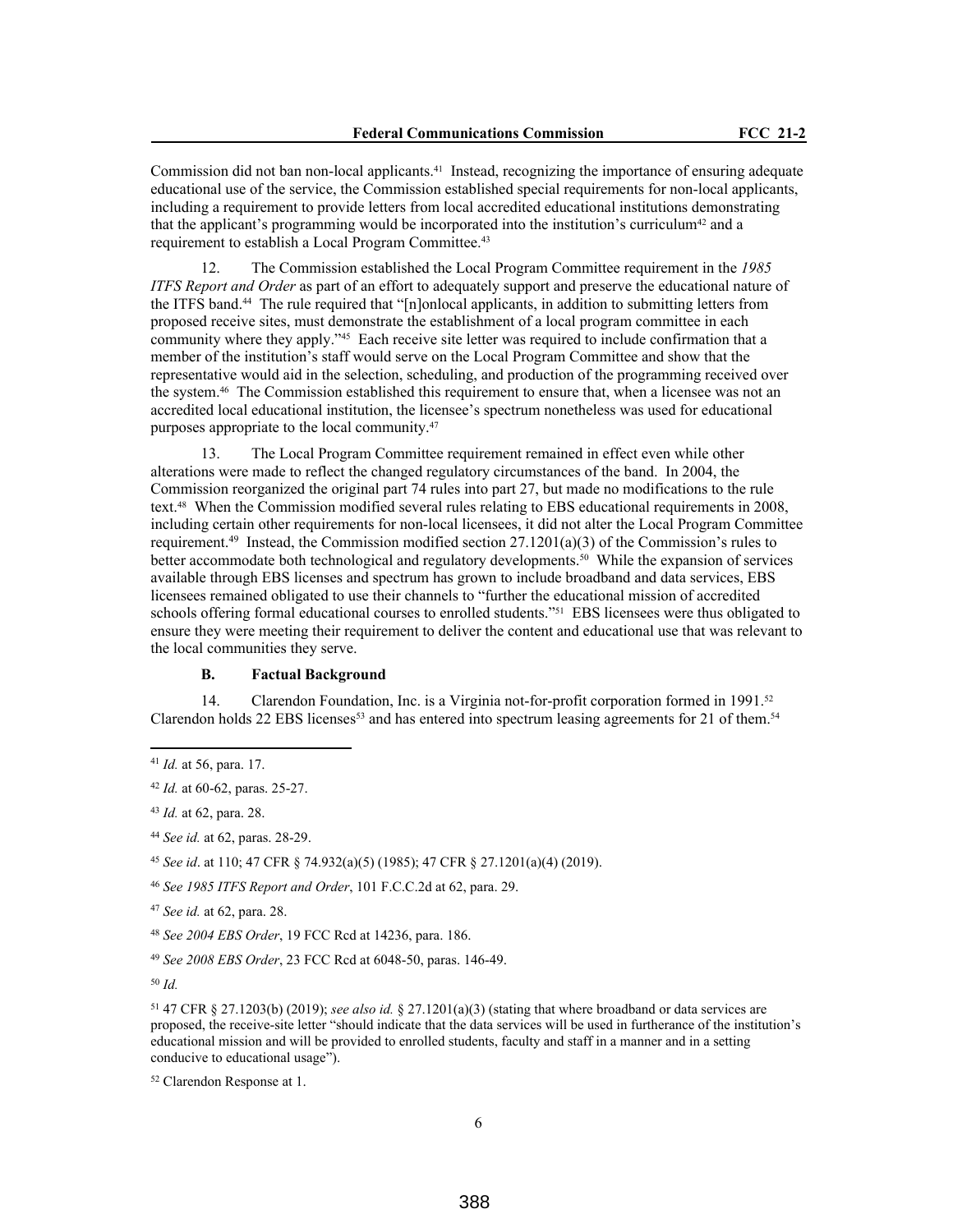Most of its spectrum leasing agreements are with Sprint Corporation subsidiaries and affiliates.<sup>55</sup> Each lease agreement includes a provision that the licensee reserves a minimum channel capacity required by FCC rules without specifically referencing the 5% reserved channel capacity for educational use.<sup>56</sup>

15. Clarendon asserts that it "operate[s] exclusively for the promotion of non-profit charitable and educational purposes."57 While its mission is ostensibly educational in nature, Clarendon's primary focus is on its distribution of hardware for broadband data service to its remaining receive sites.<sup>58</sup> Specifically, Clarendon states that it provides each of its educational institution receive sites with hardware, such as portable tablets and modems, for the schools to gain access to the broadband data service offered over Clarendon's licensed spectrum, at no charge, twenty-four hours a day, seven days a week.<sup>59</sup> Clarendon also claims that the educational institution receive sites use the broadband data service for the following purposes: (1) research outlets for students, teachers, and administration; (2) "connect[ing] attendance administrators to district resources while they are travelling to different schools within the district;" (3) supplementing teachers' classroom capabilities; and (4) "teaching technical skills to students."60 Clarendon does not dictate how schools utilize its freely provided equipment; rather, Clarendon's devices merely "support schools with access" to data service which the educational institutions determine how best to use in order to serve their students' needs.<sup>61</sup>

16. Clarendon's lease agreements, however, are silent regarding the 20-hour requirement.<sup>62</sup> Clarendon states that it provides both broadband access via its free-of-charge equipment and access to educational materials via its nationwide "web-based content platform."63 Clarendon admits that it has ceased to provide service to nine of its receive sites for reasons ranging from "lack of communication" to

<sup>54</sup> *Id.* at 26-27. Clarendon has not entered into a lease agreement for Station WNC938.

<sup>55</sup> Two of the 21 license spectrum leases are directly with Clearwire Spectrum Holdings, LLC, two of the leases are with Clearwire Spectrum Holdings II, LLC, seven of the leases are with Clearwire Spectrum Holdings III, LLC, five of the leases are with American Telecasting Development, LLC, one of the leases is with American Telecasting of Columbus, LLC, three of the leases are with Rhino Communications, Inc., and one lease is with PCTV Gold II, LLC *Id.* at 26-27. All the named lessees except Rhino Communications, Inc. are owned by Sprint Corporation. *See*  Sprint Corp., Annual Report (Form 10K) at Exh. 21 (May 29, 2019),

https://www.sec.gov/Archives/edgar/data/101830/000010183019000022/sprintcorp10-kexhibit21201.htm (last visited Oct. 2, 2020). T-Mobile has since acquired Sprint in a merger that was approved by the Commission in 2019. *See Applications of T-Mobile US, Inc., and Sprint Corporation, et al., for Consent to Transfer Control of Licenses and Authorizations*, Memorandum Opinion and Order, Declaratory Ruling, and Order of Proposed Modification, 34 FCC Rcd 10578 (2019).

<sup>56</sup> Clarendon Response at 29.

<sup>57</sup> *Id.* at 5.

<sup>58</sup> *Id.* at 6.

<sup>59</sup> *Id.* ("Clarendon has 127 broadband modems and 117 data enabled tablets placed at receive sites.").

<sup>60</sup> *Id.* at 8-14.

<sup>61</sup> *Id.* at 6.

<sup>(</sup>Continued from previous page)

<sup>53</sup> *Id.* at 1, 9-10. Clarendon also held a nationwide Citizens Broadband Radio Services authorization between 2009 and 2019. *See id.* at 5. Clarendon no longer provides service to nine of its receive sites. *Id.* at 8-14 (indicating Clarendon has not provided service to Polston Primary School since 2018, Evans Elementary School since 2018, Boyd Elementary School since 2018, Natrona County School District since 2018, Lubbock ISD since 2017, South Florida Community College since 2019, Sheridan Junior High School since 2016, Woodland Park Elementary School since 2016). *Id.* at 8-14.

<sup>62</sup> 47 CFR § 27.1214(b)(1) (2019).

<sup>63</sup> Clarendon Response at 6.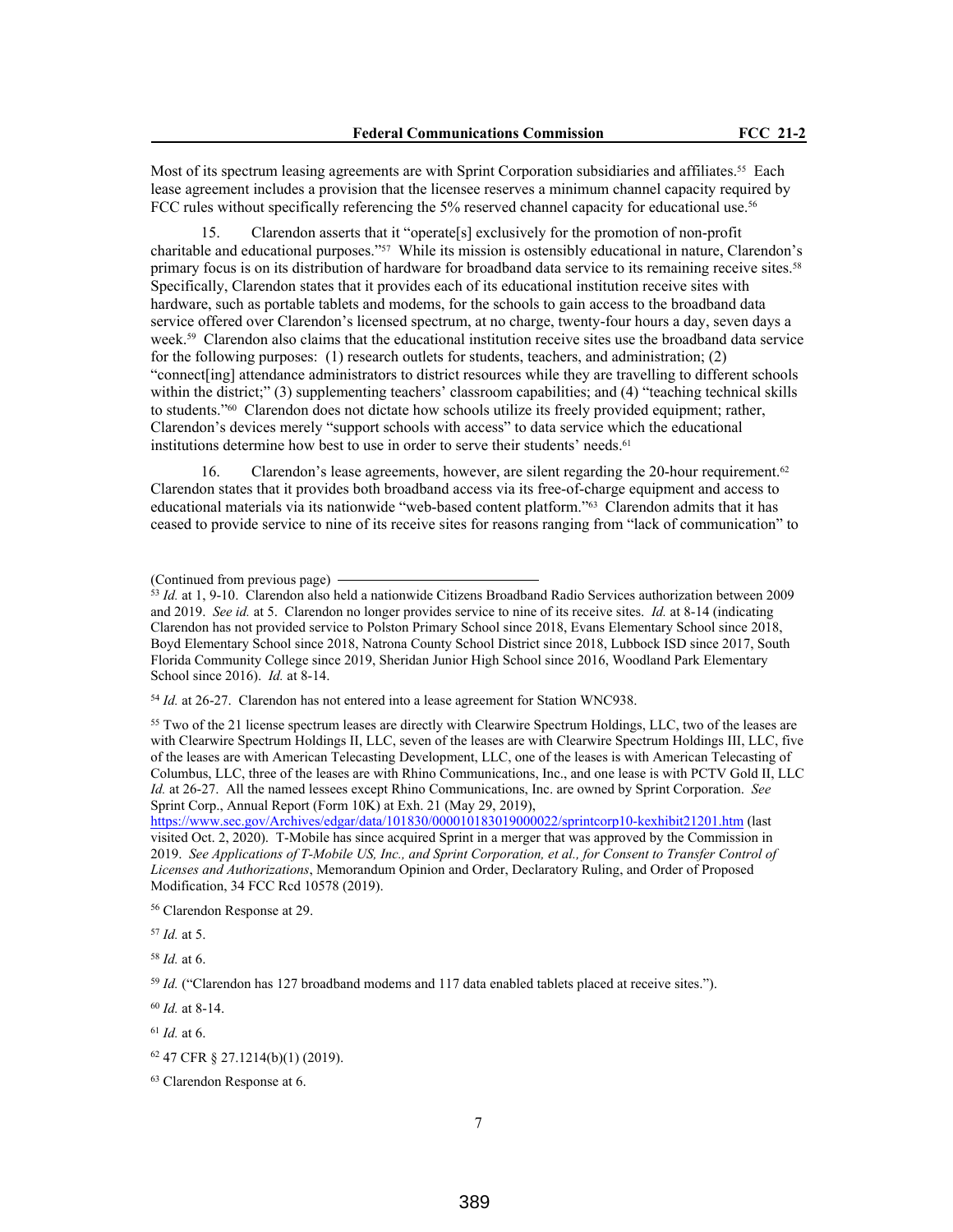inoperable channels.<sup>64</sup> In addition, Clarendon acknowledged that, even where it maintains service, it lacks any documentation of usage because it asserts that "no such documentation was required."<sup>65</sup>

17. By its own admission, Clarendon also failed to maintain any Local Program Committees.66 Clarendon claims that while Local Program Committees must have been formed for each of its licenses since those licenses were approved by the Commission, Clarendon lacks any documentation to demonstrate the formation of the Local Program Committees.<sup>67</sup> Clarendon also claims that, because regulatory changes vacated the legal requirement to maintain Local Program Committees, the Local Program Committees ceased to exist.<sup>68</sup>

#### **III. DISCUSSION**

#### **A. Clarendon Did Not Demonstrate Its Compliance with the Minimum Educational Use Requirement for EBS Licensees**

18. Our LOI requested information regarding the status of Clarendon's EBS licenses since 2009. Nonetheless, the statute of limitations for this action is one year, $69$  and accordingly we focus our review on Clarendon's EBS license compliance for the period from December 9, 2019, until April 27, 2020, when the educational use requirements were eliminated.70 Clarendon's violations, however, appear to extend back several years prior to this review period. During this period, the Commission's EBS rules gave licensees the flexibility to enter into a spectrum leasing arrangement to transmit material other than educational programming if the licensee: (1) reserved a minimum of 5% of the capacity of its channels for educational uses consistent with section 27.1203(b) and (c) of the Commission's rules,<sup>71</sup> and (2) provided at least 20 hours per licensed channel per week of EBS educational use.<sup>72</sup>

19. Based on our review of the record, the terms of Clarendon's lease agreements, and the information provided in this investigation, Clarendon failed to provide sufficient documentation and information describing how it complied with and met the 20-hour requirement for leased spectrum.<sup>73</sup> Clarendon claims that it fulfilled its 20-hour requirement by providing equipment, such as portable hotspots, data-enabled devices, and modems, along with access to data services over the Sprint network to the receive sites located in its licensed areas.74 Clarendon further asserts that it fulfilled the 20-hour requirement because the schools actually used the broadband service for a variety of educational

<sup>69</sup> The applicable statute of limitations for these violations is one year. *See* 47 U.S.C. § 503(b)(6).

<sup>64</sup> *See supra* note 52 (identifying unserved receive sites).

<sup>65</sup> Clarendon Response at 7.

<sup>66</sup> *Id.* at 23.

<sup>67</sup> *Id.* at 20.

<sup>68</sup> *Id.* at 23-24.

 $70$  Although the educational use requirements of section 27.1214(b)(1) of the Commission's rules were eliminated effective April 27, 2020, Clarendon and the Enforcement Bureau entered into a tolling agreement regarding the Enforcement Bureau's investigation into Clarendon's EBS practices. *See* Tolling Agreement Executed between Clarendon Foundation, Inc. and Federal Communications Commission (executed Oct. 26, 2020) (on file in EB-IHD-19-00029569) (Tolling Agreement). The Tolling Agreement extended the relevant statute of limitations period for each potential violation for 30 calendar days. Thus, this Notice of Apparent Liability addresses apparent violations that occurred between December 9, 2019, and April 27, 2020.

<sup>71</sup> 47 CFR § 27.1203(b)-(c) (2019).

<sup>72</sup> *Id.* § 27.1214(b)(1) (2019).

<sup>73</sup> *Id.*

<sup>74</sup> Clarendon Response at 6, 8-14.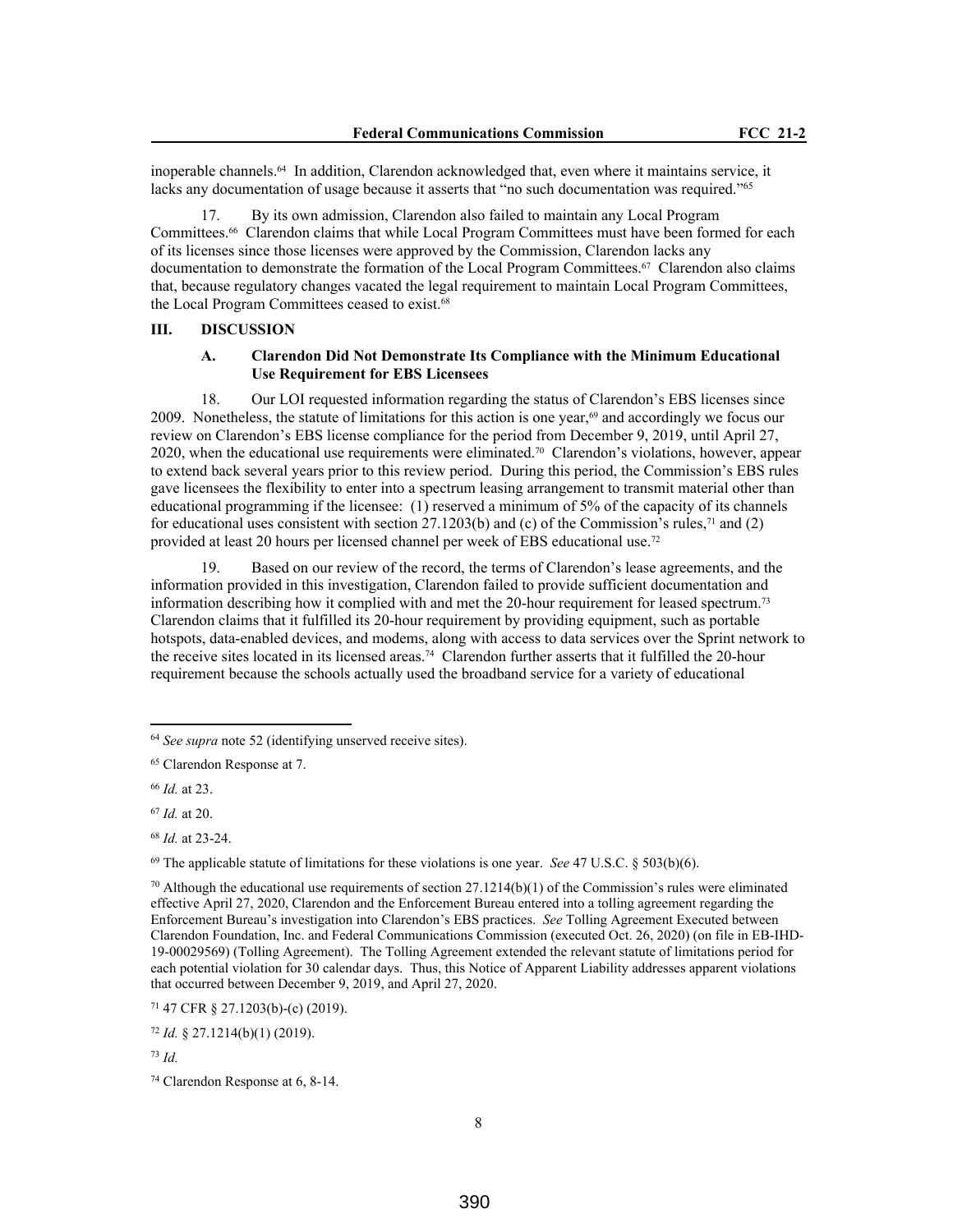purposes.75 No documentation was provided by Clarendon, however, to support this claim. Clarendon's distribution of hardware, however, only guarantees that the receive sites have equipment capable of receiving Clarendon's data service. It does not guarantee the use of that hardware or service by the educational institutions and does not show that any such use complies with the Commission's 20-hour requirement for EBS licensees that lease out their spectrum. Clarendon is unable to provide any evidence that it provided any equipment or service to its educational institutions that actually supported educational use by these receive sites.

20. Under Clarendon's plan, the access to broadband or data services did not occur unless and until an accredited institution or its enrolled students, faculty or staff took actions to successfully connect to and use the Internet connectivity using the provided connection devices (e.g., a portable hotspot or router). Under the Commission's rules, however, it is an educational institution's actual use of data services, not its mere ability to use them, that matters when determining whether an EBS licensee that leases its excess spectrum has satisfied the Commission's 20-hour requirement. Clarendon's laissezfaire attitude towards complying with the Commission's 20-hour requirement has resulted in apparent failures to meet its obligations as an EBS licensee, including failures to meet the rule's benchmark or, more fundamentally, to address the educational needs of the affected students and faculty.

21. Clarendon cannot describe or provide information regarding the state of its operations and educational use at the institutions within its license areas during the period under review. By its own admission, Clarendon neither collected nor submitted any documentation of educational use by its receive sites since 2011.76 Indeed, service was halted to no less than four of Clarendon's receive sites in 2018 for blatant "lack of communication."77 The Commission relies on the "good faith efforts" of licensees to comply with its educational use requirements.78 But licensees bear the burden of proving compliance with the educational use—and "must be ready and able to describe *and document* how they complied with [the educational-use] requirements.79 Without evidence or documentation of any use by the institutions in its licensed areas, Clarendon was derelict in fulfilling its responsibility to comply with the Commission's 20-hour requirement. Clarendon has failed to demonstrate that the schools and other institutions actually used the provided equipment to access the Internet or further their educational missions. This failure further highlights Clarendon's shortcomings in meeting the Commission's 20-hour requirement at the educational institutions located within its 21 leased EBS licenses.

22. Clarendon claims that it provides a full elementary curriculum to 11 of its receive sites, and that up to 45% of its corporate time is devoted to the creation and distribution of web-based educational content accessible by anyone nationwide.<sup>80</sup> Clarendon never demonstrated, however, which (if any) receive sites actually engaged with the provided curriculum, or whether those sites' use of

<sup>78</sup> *Two-Way Order*, 13 FCC Rcd at 19162, para. 94; *see also 2006 EBS Order*, 21 FCC Rcd at 5701, para. 227.

<sup>79</sup> *Two-Way Order*, 13 FCC Rcd at 19162, para. 94 (emphasis added).

<sup>75</sup> *Id.* (explaining how Clarendon believes each receive site utilizes its service and equipment).

<sup>76</sup> *See id.* at 7 (noting Clarendon has not submitted any documentation of receive site use to the Commission.); *see also id.* at 30 (noting that, notwithstanding the LOI's direction that Clarendon supply all documents supporting its claims of receive site use, only the 2011 substantial service demonstrations create the foundation for its responses concerning use, and providing no other correspondence with receives sites to support its assertions of educational use at pages 8-14 of the Response).

<sup>77</sup> *Id*. at 9-10 (referencing three receive sites for WNC802 and one receive site for WQCR282).

<sup>80</sup> Clarendon Response at 6, 8-14. Although Clarendon cites its curriculum as an offering to receive sites in addition to its hardware provisions, the curriculum was not truly "given" to receive sites. Instead, receive sites had the option to access Clarendon's curriculum if they chose to via Clarendon's free and publicly accessible database of educational resources. *Id.* at 6. Thus, just like providing a modem does not guarantee the recipient will use the modem, offering "access" to an already-accessible database of free curriculum similarly does not guarantee use by the recipient. This means that even Clarendon's curriculum offerings to certain receive sites were likewise insufficient to show educational use.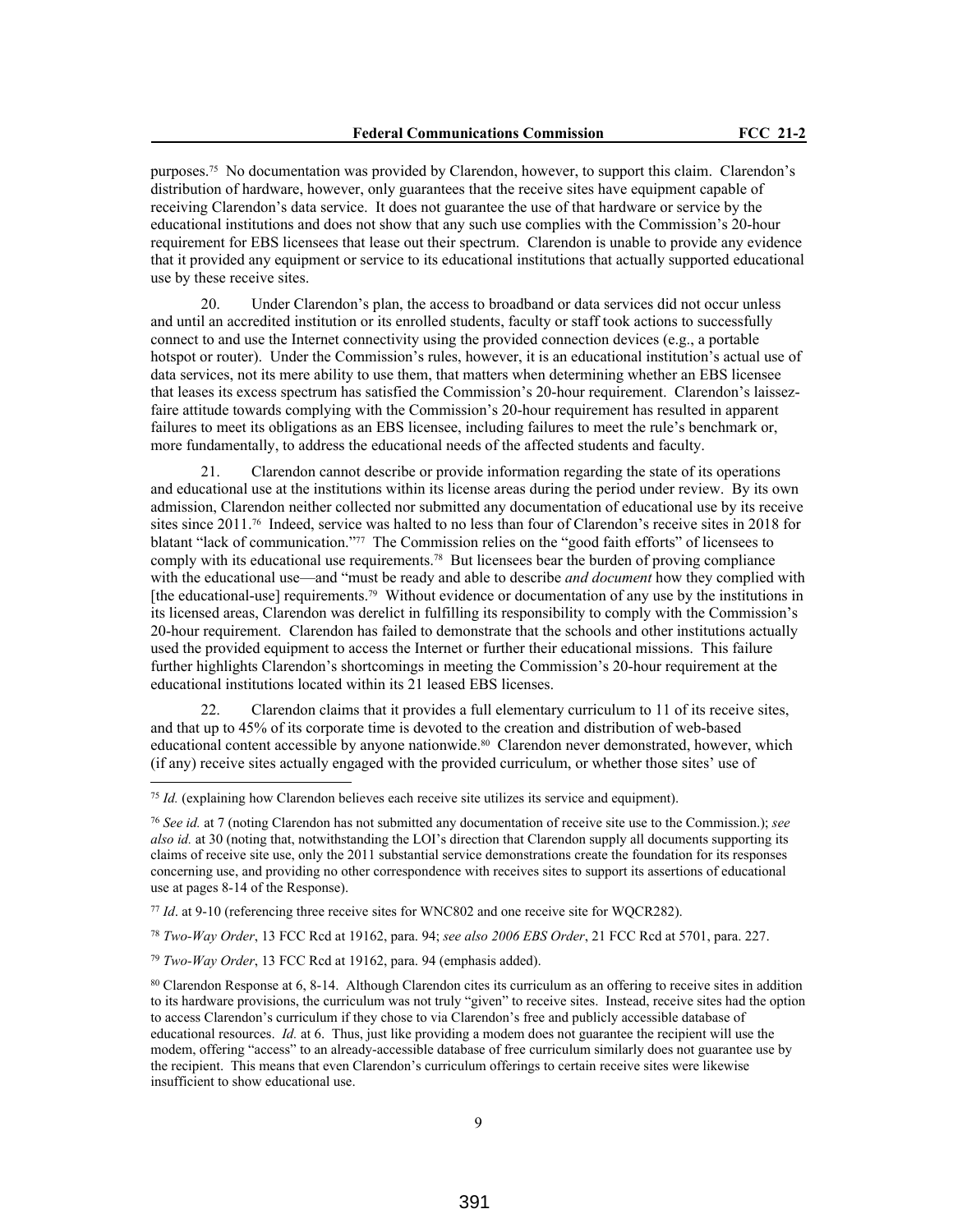Clarendon's educational content ever met the 20-hour requirement during any given week of the relevant period.

23. The Commission's reluctance to substitute its judgment for that of educational authorities concerning what content or use is regarded as educational does not excuse Clarendon's conduct here because Clarendon has not pointed us to the use of *any* educational content in this case nor has Clarendon otherwise established that the content or use of the relevant EBS licenses satisfy the Commission's rules. In fact, Clarendon's response indicates that Clarendon has no idea how or whether any of the educational institutions in its licensed areas are using its services. There may be a case where a question arises about whether particular content does or does not qualify as sufficiently educational in nature, but this does not appear to be one of those cases. By choosing to lease out the spectrum associated with its EBS licenses, Clarendon became responsible for complying with the 20-hour requirement in former section 27.1214(b)(1) of the Commission's rules. Clarendon has failed to demonstrate that it satisfied this specific rule requirement.

24. The Commission's rules contemplated that broadband and data services would be used to further the receive site's educational mission and would be provided to enrolled students, faculty, and staff in a manner and in a setting conducive to educational uses.<sup>81</sup> Clarendon's mere distribution of hardware to its educational institution receive sites failed to meet this requirement. It was incumbent upon Clarendon, as the EBS licensee, to ensure that the hardware was being put towards that 20-hour requirement. Clarendon, however, failed to conduct any follow-up with its receive sites to ensure that the provided hardware or curriculum was being put towards any use, let alone an educational one. We find that Clarendon has failed to demonstrate that it provided 20 hours per licensed channel per week of EBS educational use and was therefore in apparent violation of former section  $27.1214(b)(1)$  of the Commission's rules.<sup>82</sup>

#### **B. Clarendon Failed to Maintain Local Program Committees**

25. Beginning 25 years ago, the Commission's rules required non-local ITFS applicants to establish a Local Program Committee in each community they proposed to serve.83 While the Commission created no "detailed regulatory requirements" concerning the composition of the committees, this did not permit them to dissolve.<sup>84</sup> Instead, the Commission made clear from the beginning that these committees must persist, noting that "[e]ach receive site, however, should have some representation so that its particular programming and scheduling needs will be considered."<sup>85</sup> Since its adoption in section 74.932(a)(5) note 3, and until recently as section 27.1201(a)(4), the language of the rule required the appointment of a member of the receive site's staff who "will serve" on the Local Program Committee and "will aid in the selection, scheduling and production of the programming."<sup>86</sup> The Commission relied upon this statement in the future tense, indicating an ongoing and continuing state of affairs, in approving these licenses. Moreover, the rule's reference to "scheduling" similarly indicates that the Commission intended for the Local Program Committee to provide ongoing assistance throughout the license term.

26. Clarendon admits that while it did establish Local Program Committees when it applied for each of its receive sites, it "does not currently have any local program committees in the communities served by its EBS stations" and does not offer evidence that local programming committees existed during the period under review in this investigation. Clarendon's apparent failure to comply with the

<sup>81</sup> 47 CFR § 27.1201(a)(3) (2019).

<sup>82</sup> *Id.* § 27.1214(b)(1) (2019).

<sup>83</sup> *1985 ITFS Report and Order*, 101 F.C.C.2d at 62, para. 28.

<sup>84</sup> *Id.* at 62, para. 29.

<sup>85</sup> *Id.*

<sup>86</sup> 47 CFR § 27.1201(a)(4) (2019); 47 CFR § 7.932(a)(5), note 3 (1985).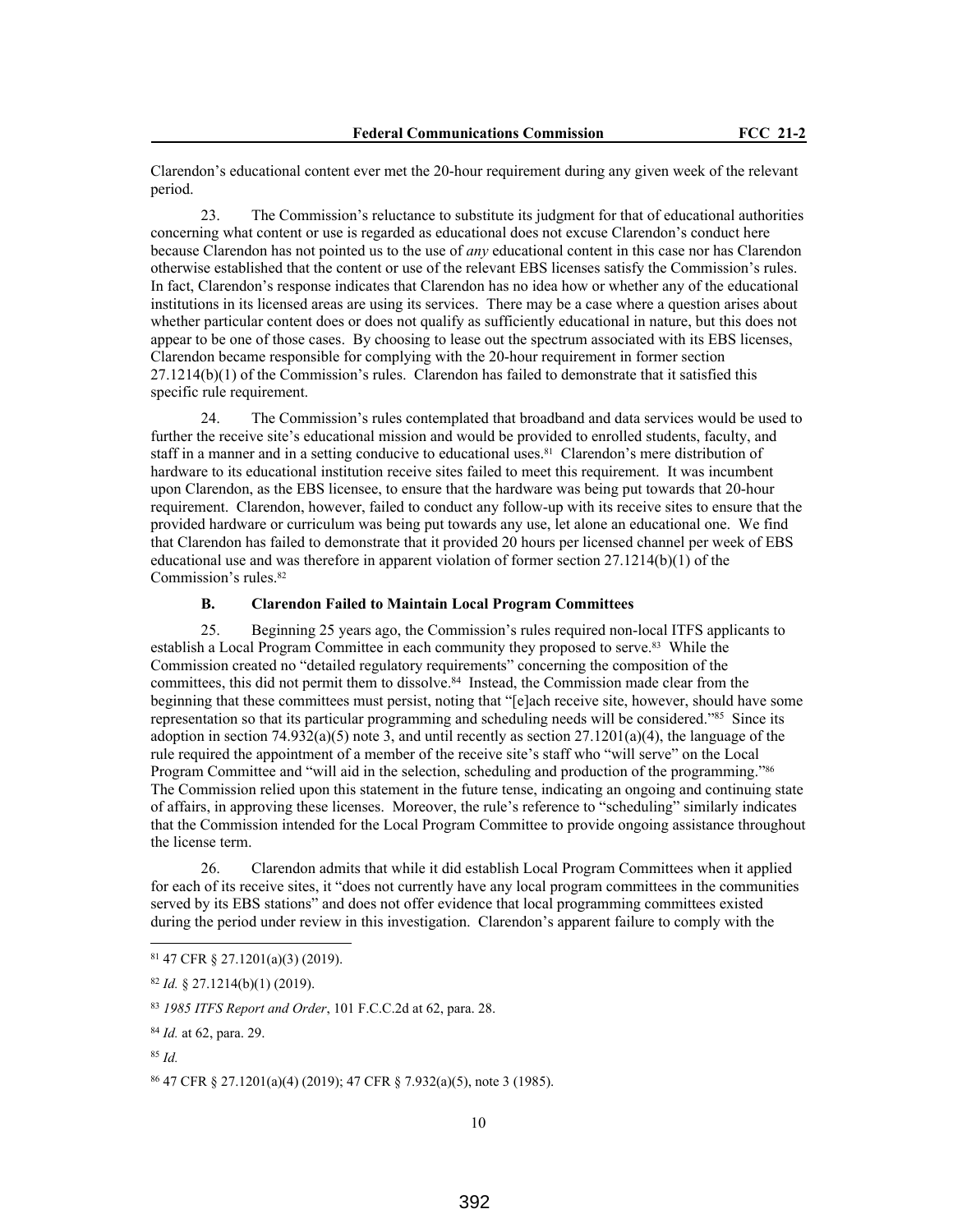Commission's requirement for Local Program Committees means that the local communities that Clarendon was supposed to serve via its 22 licenses lacked the mechanism for local input and feedback envisioned by the Commission's rules. Indeed, were it the case that Clarendon had maintained Local Program Committees, it is possible that Clarendon would have also been more careful about its responsibility to confirm that the programming substitute was actually provided to the educational and public institutions, instead of simply being offered without any follow-up.

27. Clarendon's claims that with the transition to wireless broadband service, the "concept of a local program committee is no longer relevant"87 is meritless. While the Commission has modified the EBS rules throughout the years,<sup>88</sup> the Commission did not alter or eliminate the requirement for Local Program Committees until recently.<sup>89</sup> Although modifications to the EBS rules in 2008 included adjustments to other requirements for non-local licensees, the Local Program Committee requirement remained intact.90 The 2008 rule revisions demonstrated that the Commission was aware of the changed circumstances for the ITFS/EBS band since 1985, and nonetheless chose to retain the Local Program Committee requirement. Thus, Clarendon's failure to maintain Local Program Committees constituted an apparent violation of former section  $27.1201(a)(4)$  of the Commission's rules.<sup>91</sup> The Local Program Committee requirement cannot be "willed away" by Clarendon or any other licensee because of a selfserving belief that the technological changes in the EBS service obviated an explicit requirement in the Commission's rules. The responsibility for determining the elimination or modification of a Commission rule lies with the Commission, not a licensee.

28. Finally, Clarendon's creation of Local Program Committees as part of its original applications did not absolve Clarendon from its continuing obligation to maintain and convene such committees. The purpose of the Local Program Committees was to ensure that each educational institution being served would have local representation so that its particular programming and scheduling needs would be considered. The educational content for a school in New York City, for example, may be different than what is useful to a school in Helena, Montana. As technology evolved, the input by members of the local community could have served as a valuable resource to ensure that the educational institution and overall community received services that reflected the needs of the community. At a minimum, Local Programming Committees could have informed Clarendon of the continued availability and quantity of services provided under the licenses—services which, as noted above, Clarendon cannot substantiate were ever provided during the relevant investigation period. Both the plain language of the rule and the policy justifications underlying adoption of the rule compelled Clarendon to maintain a connection with its non-local educational institutions throughout the terms of its licenses.

# **C. Rules in Effect at Time of Violation Govern Conduct in Question**

29. Commission precedent holds that the rules in effect at the time of an apparent violation govern the conduct in question, even if the rules are later revised.92 The Commission's rules establish agency policy until such time as they are rescinded or amended in a notice-and-comment rulemaking.<sup>93</sup> The agency undertook a significant restructuring of the EBS band in 2019, including a new band plan,

<sup>87</sup> Clarendon Response at 23-24.

<sup>88</sup> *See, e.g.*, *2004 EBS Order*.

<sup>89</sup> *See 2019 EBS Order*, 34 FCC Rcd at 5456, para. 25.

<sup>90</sup> *See 2008 EBS Order*, 23 FCC Rcd at 6048-50, paras. 146-49.

<sup>91</sup> 47 CFR § 27.1201(a)(4) (2019).

<sup>92</sup> *See, e.g., 1993 Annual Access Tariff Filings Phase I et al.*, CC Docket No. 93-193, Order Terminating Investigation, 20 FCC Rcd 7672, 7693, para. 49 (2005) (*1993 Access Tariff Order*); *Alarm Devices, Mfg. Co.*, Order to Show Cause, 49 F.C.C.2d 143, 145, para. 8 (1974).

<sup>93</sup> *1993 Access Tariff Order*, 20 FCC Rcd at 7693, para. 49; *see also Adams Telecom, Inc. v. FCC*, 38 F.3d 576, 582 (D.C. Cir. 1994) (quoting *Reuters Ltd. v. FCC*, 781 F.2d 946, 950 (D.C. Cir. 1986) ("[I]t is elementary that an agency must adhere to its own rules and regulations.")).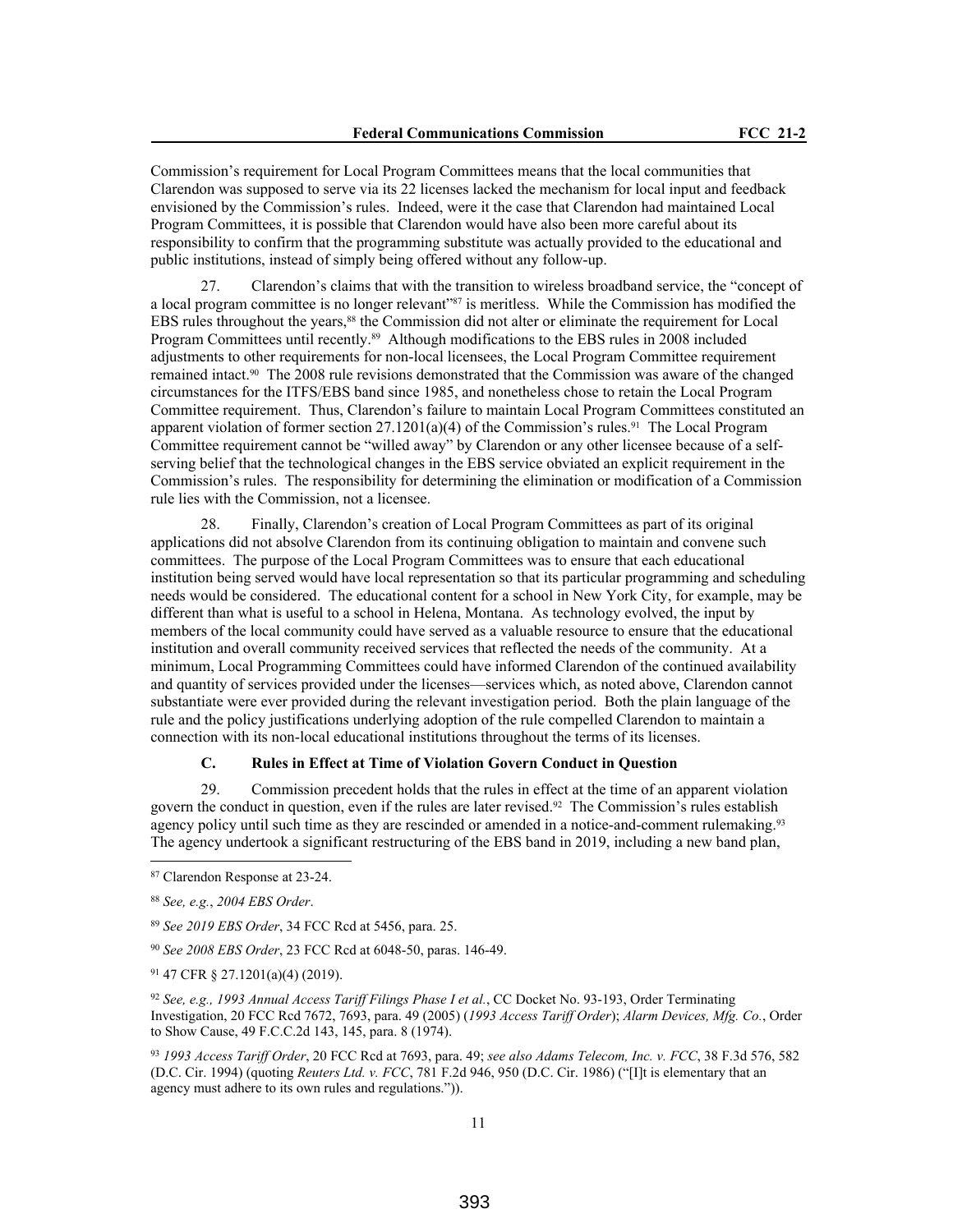updated performance requirements, and a new geographic area licensing system for future licensees.<sup>94</sup> Under this new plan, incumbents retained their existing channels and service area.<sup>95</sup> Additionally, all previous eligibility requirements, including the various educational use requirements and Local Program Committee obligations, ceased being effective on April 27, 2020.<sup>96</sup> Until the new rules established in the *2019 EBS Order* took effect, however, the Commission's previous rules governed the actions of EBS licensees.<sup>97</sup>

30. The former EBS rules required EBS licensees leasing their excess spectrum to provide "at least 20 hours per licensed channel per week of EBS educational usage" as well as maintain a Local Program Committee in areas where the licensee was considered a non-local applicant.<sup>98</sup> As the Commission's rule changes were forward-looking in nature, a change to those regulations does not relieve Clarendon of its original obligations to have complied with the rules in effect before the change.<sup>99</sup>

## **D. Proposed Forfeiture**

31. Section 503(b) of the Act authorizes the Commission to impose a forfeiture against any entity that "willfully or repeatedly fail[s] to comply substantially with the terms and conditions of any license, permit, certificate or other instrument or authorization issued by the Commission"<sup>100</sup> as well as against any entity that "willfully or repeatedly fail[s] to comply with any of the provisions of [the Act] or of any rule, regulation, or order issued by the Commission."<sup>101</sup> Here, section 503(b)(2)(D) of the Act authorizes us to assess a forfeiture against Clarendon of up to \$20,489 for each violation or each day of a continuing violation, up to a statutory maximum of \$153,669 for a single act or failure to act.<sup>102</sup> In exercising the Commission's forfeiture authority, we must consider the "nature, circumstances, extent, and gravity of the violation and, with respect to the violator, the degree of culpability, any history of prior offenses, ability to pay, and such other matters as justice may require."<sup>103</sup>

32. In determining a proposed forfeiture amount, the Commission starts with the base forfeiture amount for the apparent violation, as set forth in the Commission's forfeiture guidelines.<sup>104</sup> While section 1.80(b)(9) does not establish a specific base for feiture amount for a violation of the Commission's EBS educational use requirement, we find that the base forfeiture amount of \$8,000 for a

<sup>96</sup> *Id.* at 5450-58, paras. 13-31; *see also 2.5 GHz Fed. Reg. Notice,* 84 Fed. Reg. at 57365.

<sup>97</sup> *2.5 GHz Fed. Reg. Notice*, 84 Fed. Reg. at 57360. The new EBS rules became effective on April 27, 2020. *See 2019 EBS Order,* 34 FCC Rcd at 5489, para. 117 (deferring the effective date until six months from the date of the Order's publication in the Federal Register). *See contra* Clarendon Response at 24 (asserting that "the concept of a local program committee is no longer relevant, and Licensee does not believe that the Commission then required or now requires that non-local EBS licensees maintain local program committees in circumstances where the EBS licensee (such as Licensee) does not select and provide broadcast-style video programming to receive sites").

<sup>98</sup> 47 CFR §§ 27.1201(a)(4), 27.1214(b)(1) (2019).

<sup>99</sup> *Kenai Educational Media, Inc.*, Consent Decree, 34 FCC Rcd 4865, 4867 n.3 (2019) ("A recent rule change does not relieve a licensee from its obligation to comply with the rule while it is in effect.").

<sup>100</sup> 47 U.S.C. § 503(b)(1)(A).

 $101$  *Id.* § 503(b)(1)(B).

<sup>102</sup> *See* 47 U.S.C. § 503(b)(2)(D); 47 CFR § 1.80(b)(9); *see also Amendment of Section 1.80(b) of the Commission's Rules, Adjustment of Civil Monetary Penalties to Reflect Inflation*, Order, 34 FCC Rcd 12824 (EB 2019).

<sup>103</sup> 47 U.S.C. § 503(b)(2)(E); *see also* 47 CFR § 1.80(b)(9); *The Commission's Forfeiture Policy Statement and Amendment of Section 1.80 of the Rules to Incorporate the Forfeiture Guidelines*, Report and Order, 12 FCC Rcd 17087, 17100-01, para. 27 (1997) (*Forfeiture Policy Statement*), *recons. denied*, 15 FCC Rcd 303 (1999).

<sup>104</sup> *See* 47 CFR § 1.80, note to para. (b)(8); *Forfeiture Policy Statement*, 12 FCC Rcd at 17101, para. 27.

<sup>94</sup> *See generally 2019 EBS Order*, 34 FCC Rcd 5446.

<sup>95</sup> *Id.* at 5459, para. 36*.*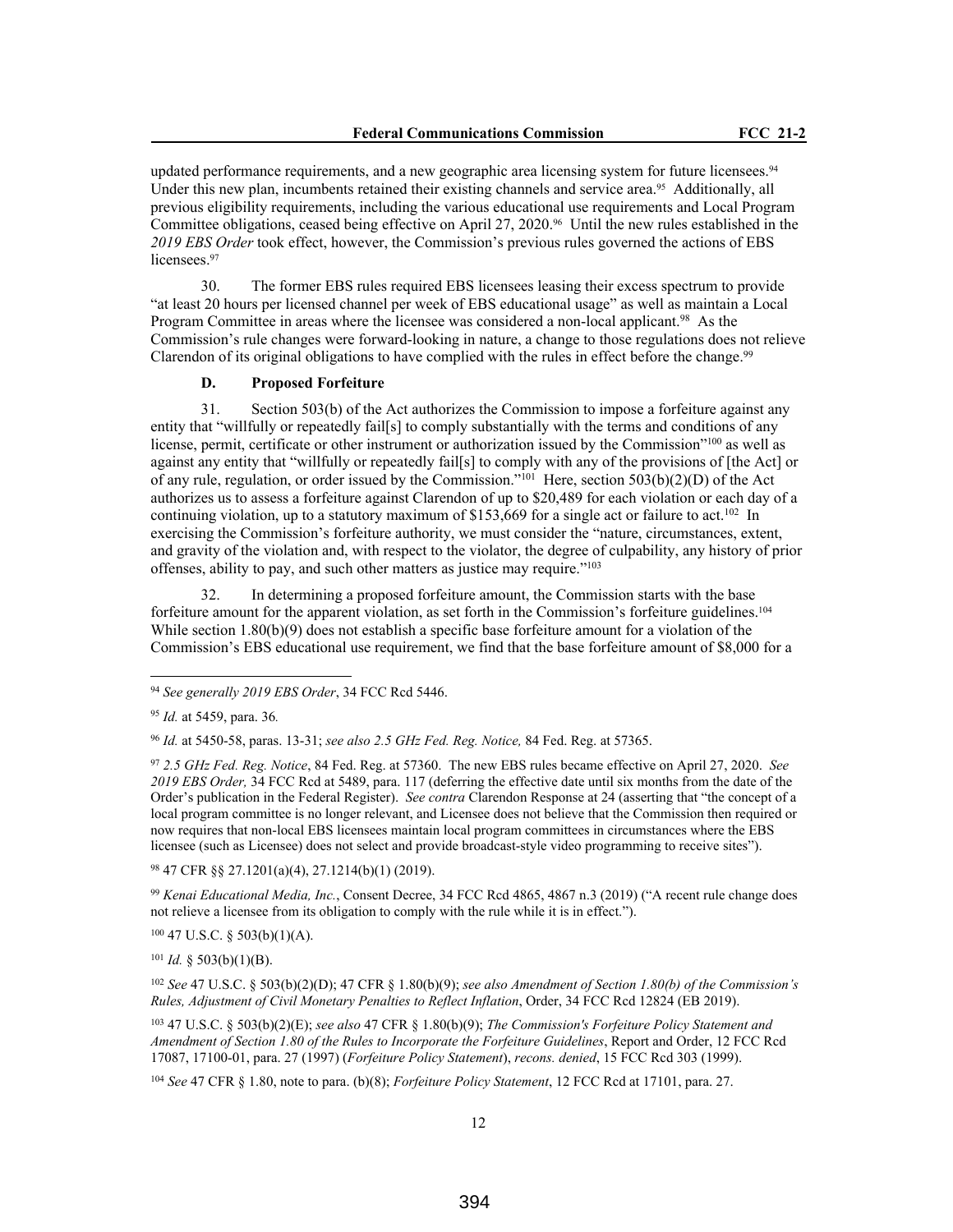violation of the children's television commercialization or programming requirements is most analogous to the Commission's EBS educational use requirement since they govern the amount of children's programming to be provided within a prescribed time span.105 Accordingly, we impose a forfeiture of \$8,000 for each week that Clarendon apparently failed to comply with the Commission's requirement that licensees supply 20 hours of educational use per channel per week. Using December 9, 2019 as the Commission's starting point until the Commission's rules sunset, on April 27, 2020, we impose a base forfeiture of \$8,000 multiplied by the 19 weeks that the apparent violation occurred (\$152,000). We then multiply this by each of Clarendon's 21 leased EBS licenses, resulting in a base forfeiture amount of \$3,192,000 for Clarendon's apparent failure to comply with the Commission's 20-hour requirement.

33. As to the failure to maintain a Local Program Committee, section 1.80(b)(8) does not establish a specific base forfeiture amount for a violation of that requirement. Again, in the absence of a specified base forfeiture, we select a base forfeiture for an analogous violation. We find that the violation is most analogous to a violation of the former main studio rule and will, therefore, use that amount (\$7,000).106 As with the Local Program Committee requirement, the Commission designed the former main studio rule to allow licensees to be responsive to the individual programming needs of their local communities. As Clarendon holds 22 EBS licenses, none which maintained a Local Program Committee between December 2019 and April 2020, we impose a base forfeiture of \$7,000 for each license for which Clarendon apparently failed to maintain a Local Program Committee, resulting in a base forfeiture amount of \$154,000 for failure to comply with the Commission's Local Program Committee requirement.

34. Based on the facts and record in this case, we have determined that Clarendon apparently violated former sections  $27.1201(a)(4)$  and  $27.1214(b)(1)$  of the Commission's rules by: (1) failing to provide at least 20 hours per licensed channel per week of EBS educational use during a 19 week period at 21 of its 22 EBS licenses; and (2) failing to maintain its Local Program Committee obligations in the service area of its 22 EBS licenses. In total, Clarendon's apparent violations incur a cumulative base forfeiture of \$3,346,000.

35. The Commission may also adjust the total proposed forfeiture by taking into account the nature, circumstances, extent, and gravity of the violation and, with respect to the violator, the degree of culpability, any history of prior offenses, ability to pay, and such other matters as justice may require.<sup>107</sup>

 $107$  47 U.S.C. § 503(b)(2)(E).

<sup>&</sup>lt;sup>105</sup> If the Commission has not previously established a base forfeiture amount for that particular violation, "it has looked to the base forfeitures established or issued in analogous cases for guidance." *Cumulus Radio, LLC et al.*, Notice of Apparent Liability for Forfeiture, 34 FCC Rcd 7289, 7294, para. 14 (2019) (citing *Long Distance Direct, Inc.*, Memorandum Opinion and Order, 15 FCC Rcd 3297, 3304, para. 19 (2000)).

<sup>106</sup> *See* 47 CFR § 1.80(b)(8), note to para. (b)(8) (2017); *see also id.* § 73.1125(a) (2017). The main studio rule, which was eliminated in 2017, required the licensee of a broadcast station to maintain a main studio in order "to serve the needs and interests of the residents of the station's community of license." *Amendment of Sections 73.1125 and 73.1130 of the Commission's Rules, the Main Studio and Program Origination Rules for Radio and Television Broadcast Stations*, MM Docket No. 86-406, Memorandum Opinion and Order, 3 FCC Rcd 5024, 5026, para. 23 (1988) (*1988 Main Studio Order*); *see also Elimination of Main Studio Rule*, MB Docket No. 17-106, Report and Order, 32 FCC Rcd 8158, 8160-61, paras. 6-7 (2017). Among other things, the Commission required each broadcast station to "maintain a meaningful management and staff presence" at the main studio to "help expose stations to community activities, help them identify community needs and interests and thereby meet their community service requirements." *1988 Main Studio Order*, 3 FCC Rcd at 5026, para. 24; *see also Amendment of Sections 73.1125 and 73.1130 of the Commission's Rules, the Main Studio and Program Origination Rules for Radio and Television Broadcast Stations*, MM Docket No. 86-406, Report and Order, 2 FCC Rcd 3215, 3218, para. 29 (1987) (stating that "th[e] interaction between the station and the community would foster responsive programming").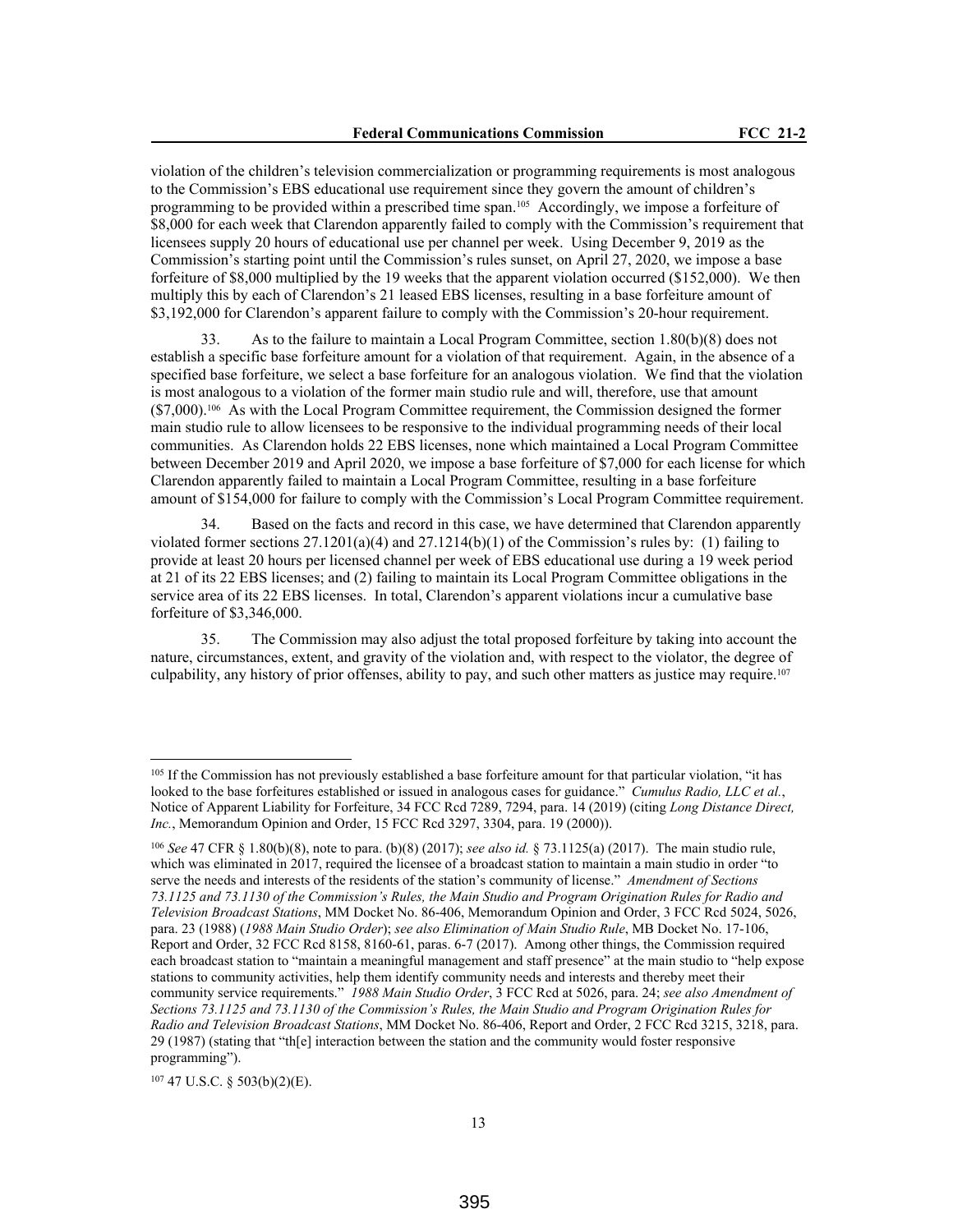Based on the totality of the facts in the record, we have determined to not adjust this amount upwards or downwards. Accordingly, we find Clarendon apparently liable for a forfeiture of \$3,346,000.<sup>108</sup>

#### **IV. ORDERING CLAUSES**

36. Accordingly, **IT IS ORDERED** that, pursuant to section 503(b) of the Act, and 1.80 of the Commission's rules,<sup>109</sup> Clarendon Foundation, Inc. is hereby **NOTIFIED** of this **APPARENT LIABILITY FOR A FORFEITURE** in the amount of three million dollars, three hundred forty-six thousand dollars (\$3,346,000) for apparently willfully and repeatedly violating former sections  $27.1201(a)(4)$  and  $27.1214(b)(1)$  of the Commission's rules.<sup>110</sup>

37. **IT IS FURTHER ORDERED** that, pursuant to section 1.80 of the Commission's rules,<sup>111</sup> within thirty (30) calendar days of the release date of this Notice of Apparent Liability for Forfeiture, Clarendon **SHALL PAY** the full amount of its proposed forfeiture or **SHALL FILE** a written statement seeking reduction or cancellation of the proposed forfeiture consistent with paragraph 40 below.

38. Clarendon Foundation Inc. shall send electronic notification of payment to Ryan McDonald, Enforcement Bureau, Federal Communications Commission, at Ryan.McDonald@fcc.gov on the date said payment is made. Payment of the forfeiture must be made by credit card, ACH (Automated Clearing House) debit from a bank account using the Commission's Fee Filer (the Commission's online payment system),<sup>112</sup> or by wire transfer. The Commission no longer accepts forfeiture payments by check or money order. Below are instructions that payors should follow based on the form of payment selected:<sup>113</sup>

- Payment by wire transfer must be made to ABA Number 021030004, receiving bank TREAS/NYC, and Account Number 27000001. A completed Form 159 must be faxed to the Federal Communications Commission at 202-418-2843 or e-mailed to RROGWireFaxes@fcc.gov on the same business day the wire transfer is initiated. Failure to provide all required information in Form 159 may result in payment not being recognized as having been received. When completing FCC Form 159, enter the Account Number in block number 23A (call sign/other ID), enter the letters "FORF" in block number 24A (payment type code), and enter in block number 11 the FRN(s) captioned above (Payor FRN).<sup>114</sup> For additional detail and wire transfer instructions, go to https://www.fcc.gov/licensingdatabases/fees/wiretransfer.
- Payment by credit card must be made by using the Commission's Fee Filer website at https://apps.fcc.gov/FeeFiler/login.cfm. To pay by credit card, log-in using the FRN captioned above. If payment must be split across FRNs, complete this process for each FRN. Next, select "Pay bills" on the Fee Filer Menu, and select the bill number associated with the NAL Account – the bill number is the NAL Account number with the first two digits excluded – and then choose the "Pay by Credit Card" option. Please note that there is a \$24,999.99 limit on credit card transactions.

<sup>108</sup> Any entity that is a "Small Business Concern" as defined in the Small Business Act (Pub. L. 85-536, as amended) may avail itself of rights set forth in that Act, including rights set forth in 15 U.S.C. § 657, "Oversight of Regulatory Enforcement," in addition to other rights set forth herein.

<sup>109</sup> 47 U.S.C. § 503(b); 47 CFR § 1.80.

<sup>110</sup> 47 CFR §§ 27.1201(a)(4), 27.1214(b)(1) (2019).

<sup>111</sup> *Id.* § 1.80.

<sup>112</sup> Payments made using the Commission's Fee Filer system do not require the submission of an FCC Form 159.

<sup>&</sup>lt;sup>113</sup> For questions regarding payment procedures, please contact the Financial Operations Group Help Desk by phone at  $1-877-480-3201$  (option #6), or by e-mail at ARINOUIRIES@fcc.gov.

<sup>114</sup> Instructions for completing the form may be obtained at http://www.fcc.gov/Forms/Form159/159.pdf.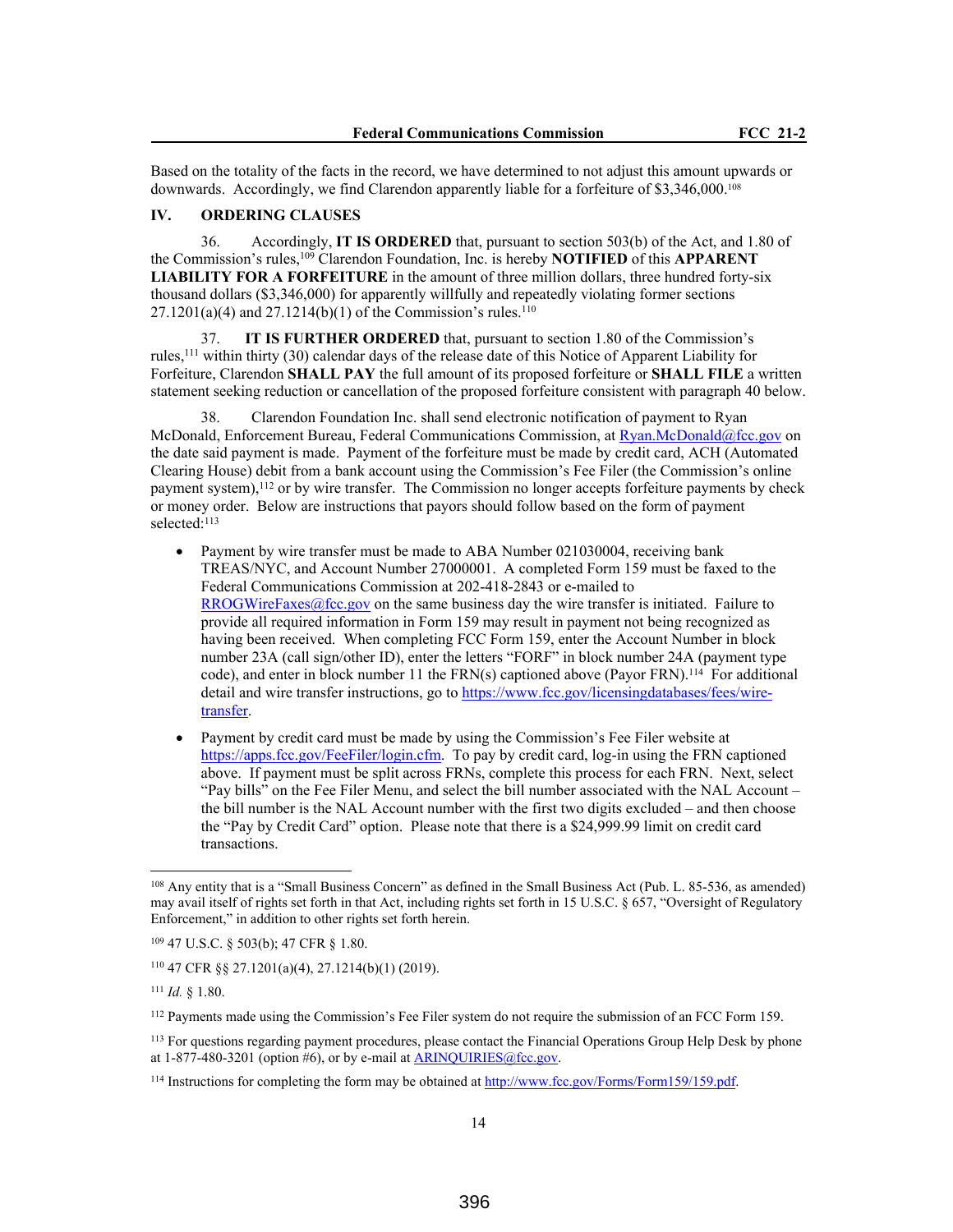Payment by ACH must be made by using the Commission's Fee Filer website at https://apps.fcc.gov/FeeFiler/login.cfm. To pay by ACH, log in using the FRN captioned above. If payment must be split across FRNs, complete this process for each FRN. Next, select "Pay bills" on the Fee Filer Menu and then select the bill number associated to the NAL Account – the bill number is the NAL Account number with the first two digits excluded – and choose the "Pay from Bank Account" option. Please contact the appropriate financial institution to confirm the correct Routing Number and the correct account number from which payment will be made and verify with that financial institution that the designated account has authorization to accept ACH transactions.

39. Any request for making full payment over time under an installment plan should be sent to: Chief Financial Officer – Financial Operations, Federal Communications Commission, 45 L Street NE, Washington, D.C. 20554.<sup>115</sup> If you have questions regarding payment procedures, please contact the Financial Operations Group Help Desk by phone, 1-877-480-3201, or by e-mail, ARINQUIRIES@fcc.gov.

40. The written statement seeking reduction or cancellation of the proposed forfeiture, if any, must include a detailed factual statement supported by appropriate documentation and affidavits pursuant to sections 1.16 and 1.80(f)(3) of the Commission's rules.<sup>116</sup> The written statement must be mailed to Jeffrey J. Gee, Chief, Investigations and Hearings Division, Enforcement Bureau, Federal Communications Commission, 45 L Street NE, Washington, D.C. 20554, and must include the NAL account number referenced in the caption. The written statement shall also be e-mailed to Jeffrey J. Gee at Jeffrey.Gee@fcc.gov and to Ryan McDonald at  $Ryan.McDonald@fcc.gov$ .

41. The Commission will not consider reducing or canceling a forfeiture in response to a claim of inability to pay unless the petitioner submits the following documentation: (1) federal tax returns for the past three years; (2) financial statements for the past three years prepared according to generally accepted accounting principles; or (3) some other reliable and objective documentation that accurately reflects the petitioner's current financial status.<sup>117</sup> Any claim of inability to pay must specifically identify the basis for the claim by reference to the financial documentation. Inability to pay, however, is only one of several factors that the Commission will consider in determining the appropriate forfeiture, and we retain the discretion to decline reducing or canceling the forfeiture if other prongs of 47 U.S.C. §  $503(b)(2)(E)$  support that result.<sup>118</sup>

<sup>115</sup> *See* 47 CFR § 1.1914.

<sup>116</sup> *Id.* §§ 1.16, 1.80(f)(3).

<sup>117</sup> 47 U.S.C. § 503(b)(2)(E).

<sup>&</sup>lt;sup>118</sup> See, e.g., Ocean Adrian Hinson, Surry County, North Carolina, Forfeiture Order, 34 FCC Rcd 7619, 7621, para. 9 & n.21 (2019); *Vearl Pennington and Michael Williamson*, Forfeiture Order, 34 FCC Rcd 770, paras. 18–21 (2019); *Fabrice Polynice, Harold Sido and Veronise Sido, North Miami, Florida*, Forfeiture Order, 33 FCC Rcd 6852, 6860–62, paras. 21–25 (2018); *Adrian Abramovich, Marketing Strategy Leaders, Inc., and Marketing Leaders, Inc.*, Forfeiture Order, 33 FCC Rcd 4663, 4678-79, paras. 44-45 (2018); *Purple Communications, Inc.*, Forfeiture Order, 30 FCC Rcd 14892, 14903-904, paras. 32-33 (2015); *TV Max, Inc., et al*., Forfeiture Order, 29 FCC Rcd 8648, 8661, para. 25 (2014).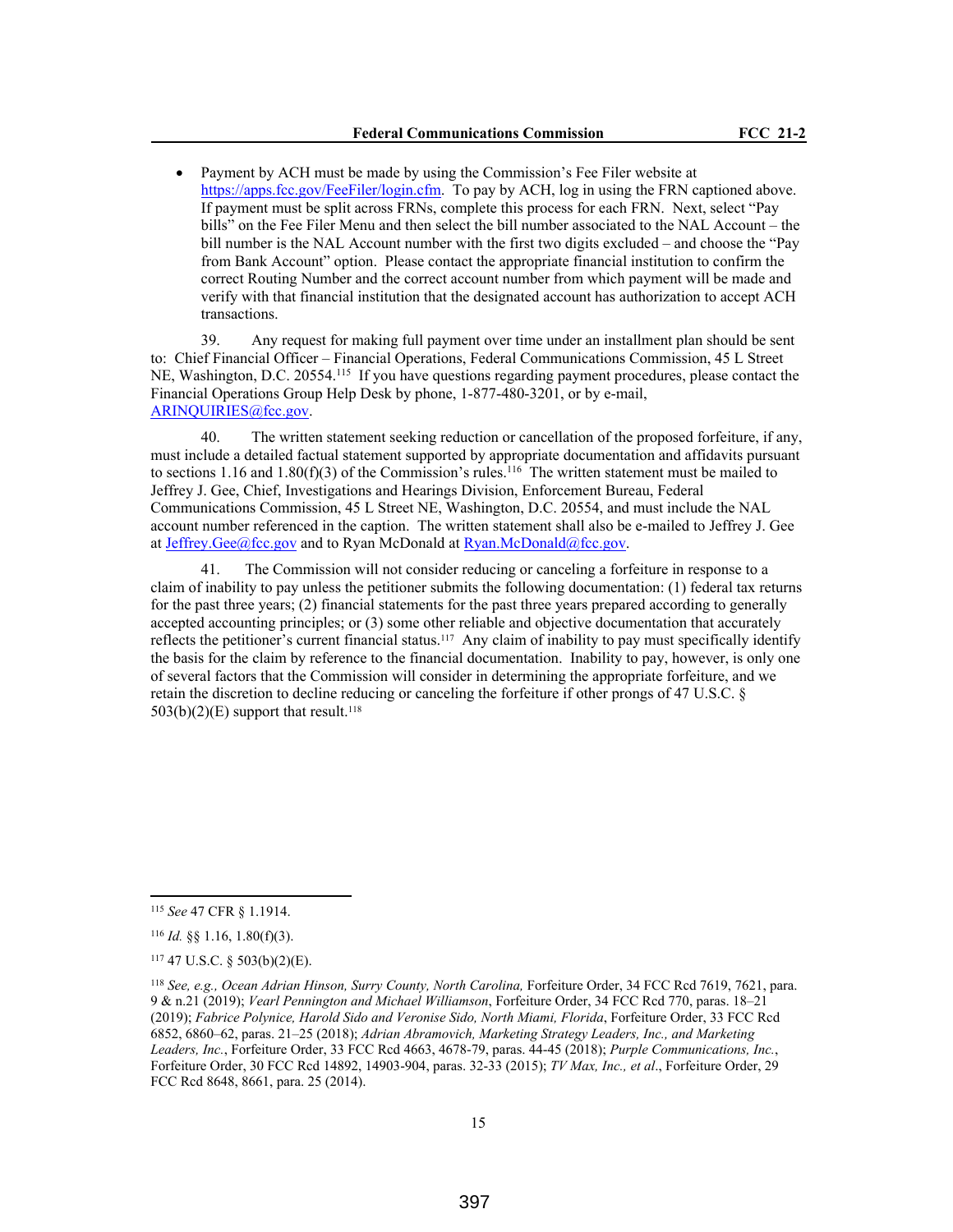42. **IT IS FURTHER ORDERED** that a copy of this Notice of Apparent Liability for Forfeiture and Order shall be sent by first class mail and certified mail, return receipt requested, to Jeffrey Jones, President, Clarendon Foundation, Inc., 9430 South Fairway View Drive, Sandy, Utah, 84070.

FEDERAL COMMUNICATIONS COMMISSION

Marlene H. Dortch Secretary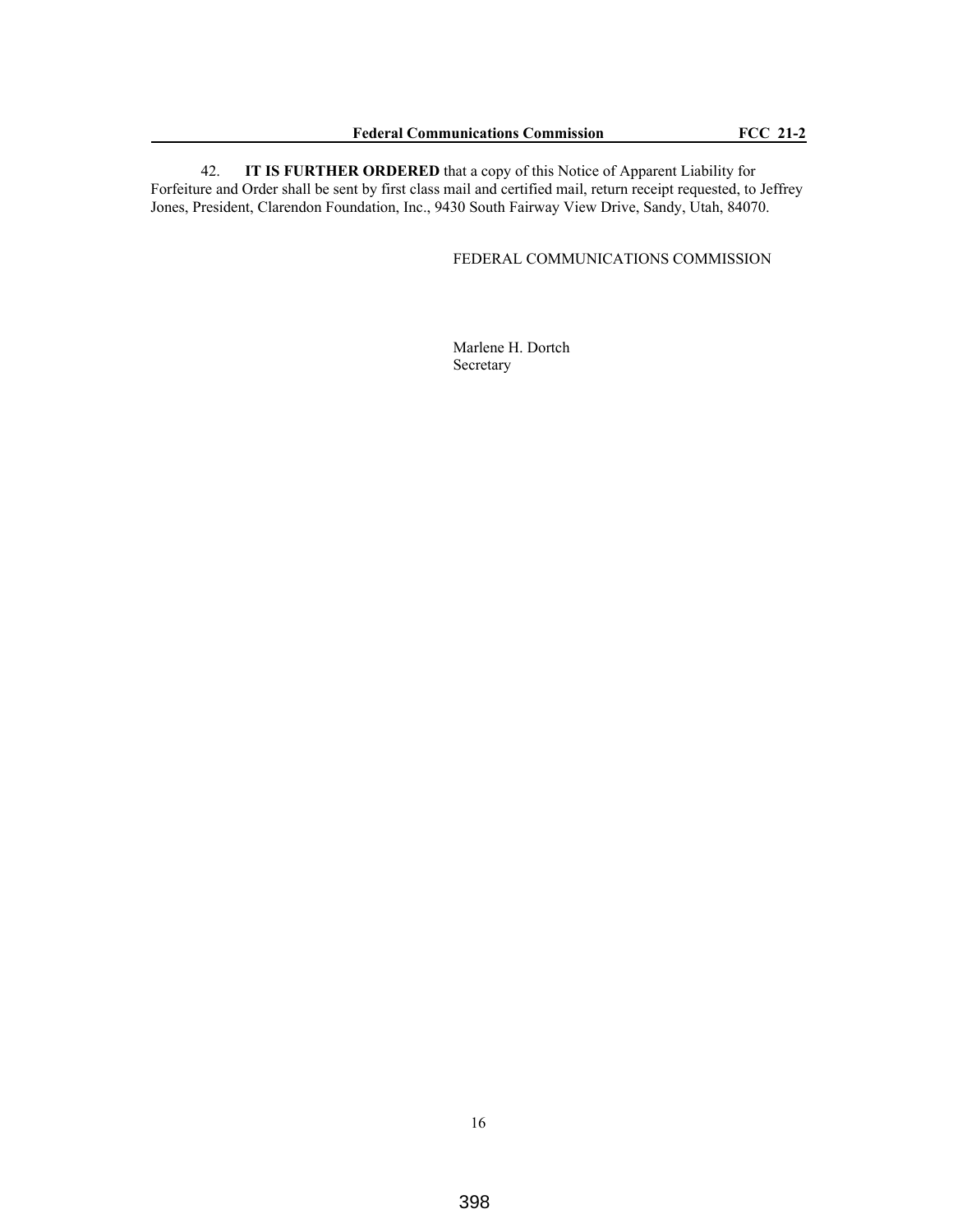## **STATEMENT OF COMMISSIONER JESSICA ROSENWORCEL DISSENTING**

Re: *In the Matter of Clarendon Foundation, Inc.*, Notice of Apparent Liability for Forfeiture, File No. EB-IHD-19-00029569.

In this series of enforcement decisions, the Federal Communications Commission proposes novel fines totaling more than \$47 million on non-profit organizations for failing to comply with policies the agency eliminated from its rulebooks more than a year ago. These decisions suffer from a number of substantive and procedural infirmities. But most troubling is that the fines imposed here on the North American Catholic Educational Programming Foundation, the Hispanic Information and Telecommunications Network, Northern Arizona University Foundation, and other similar non-profit entities with programs to expand educational internet access lack any appropriate sense of proportion. Moreover, they are an unfortunate commentary on the priorities of this agency. During a pandemic when millions of people are struggling to get the connectivity they need to maintain some semblance of modern life, this is a strange use of agency resources. Instead of taking these unreasonably punitive actions, we should be leading with our humanity and finding ways to connect more people to the broadband services they need in crisis.

I dissent.

17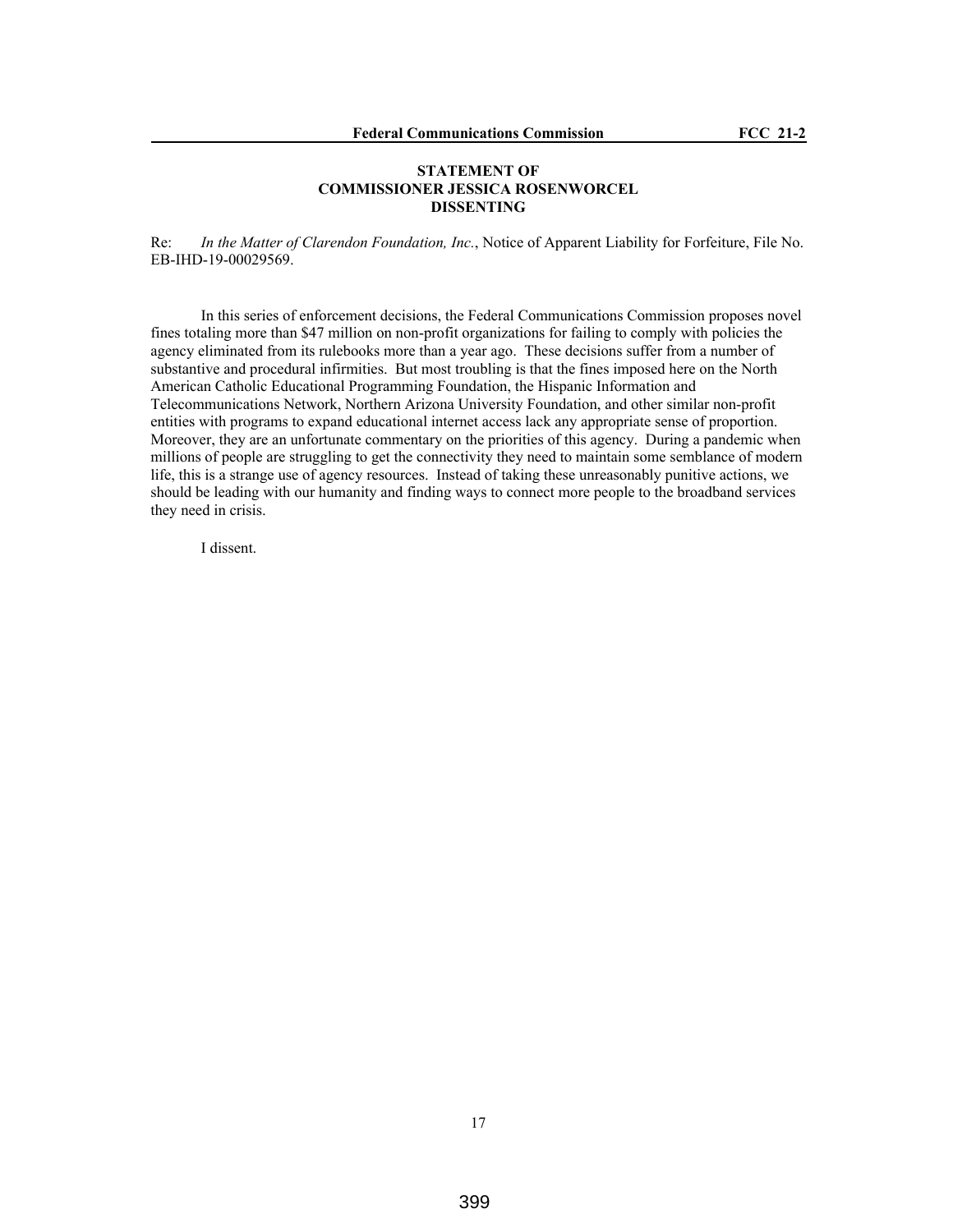#### **STATEMENT OF COMMISSIONER GEOFFREY STARKS DISSENTING**

Re: *In the Matter of Clarendon Foundation, Inc.*, Notice of Apparent Liability for Forfeiture, File No. EB-IHD-19-00029569.

Today the Commission proposes extraordinary penalties against organizations whose mission is to help those most in need. For fifty years, schools and students around the country have received free communications service through the program that has become the Educational Broadband Service (EBS). Nearly 18 months ago, ignoring calls to reform and revitalize the EBS program, the majority at that time made the spectrum on which the program relies generally available for auction and assignment. Today's actions double down on that decision, proposing forfeitures that threaten the financial survival of some of the program's most visible participants. These decisions represent a waste of Commission resources in an unlawful and unfair attack on a program has helped people around the country.

As an initial matter, the EBS licensees lacked sufficient notice of the legal interpretations underlying the Notices of Apparent Liability (NALs) to be subject to monetary penalties. Basic principles of administrative law establish that "an agency cannot sanction an individual for violating the agency's rules unless the individual had 'fair notice' of those rules."<sup>1</sup> Notice is fair when it allows regulated parties to identify, with "ascertainable certainty," the standards with which the agency expects them to conform.<sup>2</sup>

The EBS licensees lacked such fair notice of the majority's interpretation of the now-eliminated educational use<sup>3</sup> and Local Programming Committee rules.<sup>4</sup> When it authorized wireless broadband service for the EBS program, the Commission rejected requests from the EBS community to clarify its educational use rules<sup>5</sup>; instead, the agency said it would simply rely on the good faith efforts of licensees to "provide . . . educational usage." Thus, there are no ascertainable standards that EBS licensees could have followed to avoid liability.

Similarly, the Commission did not give fair notice of its current interpretation of the local programming committee rules. The plain language of the rules appears to apply only to the *formation* of a committee for application purposes, yet the NALs conclude that these committees must remain in place after license grant, even though their oversight of "programming" no longer makes sense in the wireless broadband context. Indeed, the NALs' legal interpretations generally do not make sense when applied to the services at issue.

The proposed forfeiture calculations are also fundamentally flawed. First, the NALs are based on the period from December 9, 2019 through April 27, 2020, the effective date of the Commission's elimination of the rules in question. But the NALs are based on Letters of Inquiry that covered the

<sup>1</sup> *SNR Wireless License Co., LLC v. FCC*, 868 F.3d 1021, 1043 (D.C. Cir. 2017).

2 *Id.*

3 47 C.F.R. § 27.1214(b)(2) (2019) (licensees must "provide at least 20 hours per licensed channel per week of EBS educational usage").

4 47 CFR § 27.1201(a)(4) (2019).

<sup>5</sup> *See Amendment of Parts 1, 21, 73, 74 and 101 of the Commission's Rules to Facilitate the Provision of Fixed and Mobile Broadband Access, Educational and Other Advanced Services in the 2150-2162 and 2500-2690 MHz Bands*, WT Docket No. 03-66, Order on Reconsideration and Fifth Memorandum Opinion and Order and Third Memorandum Opinion and Order and Second Report and Order, 21 FCC Rcd 5606, 5699-701, paras. 223-28 (2006) (rejecting a proposal to provide guidance on meeting the educational use requirements).